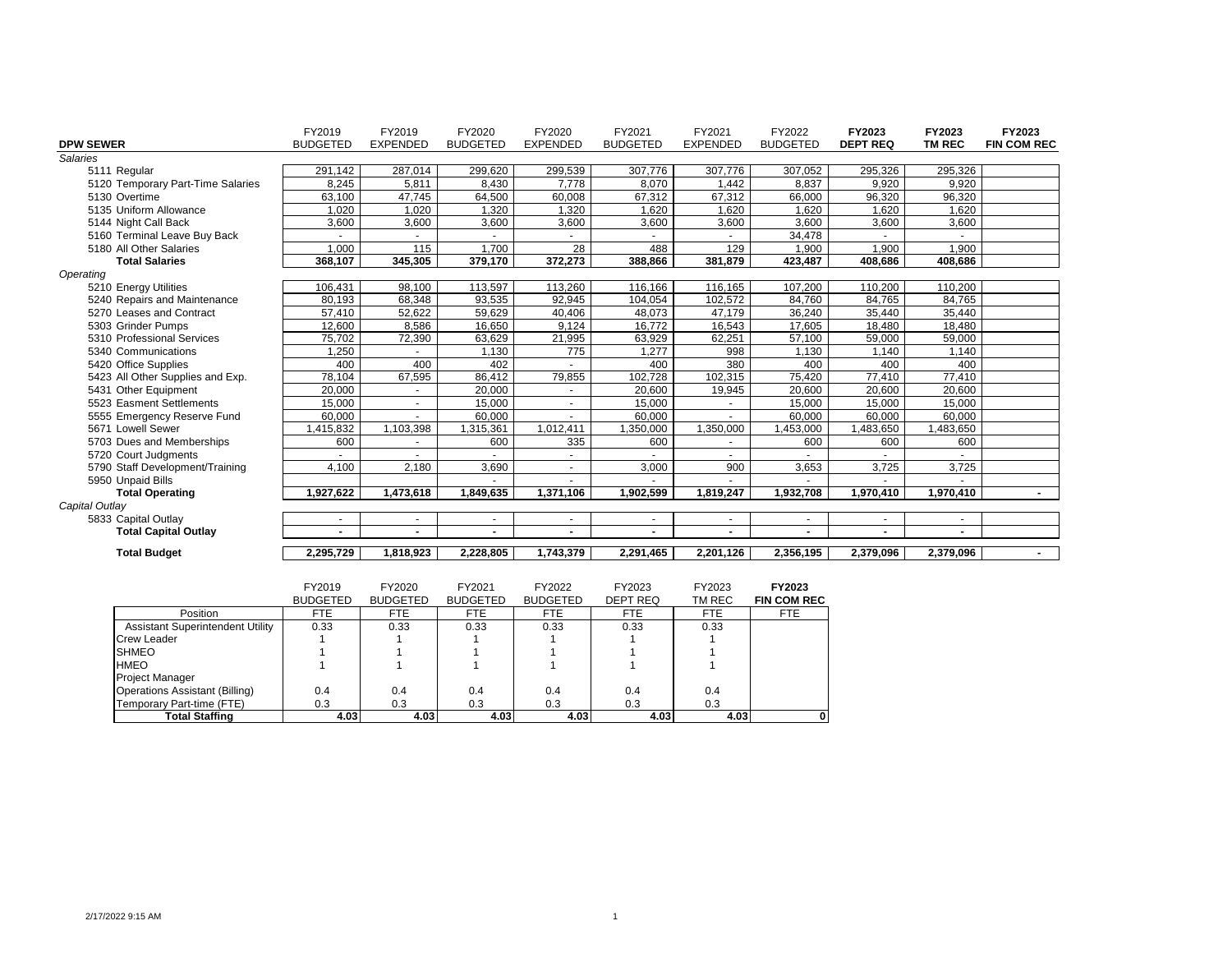## **FISCAL YEAR 2023 DPW SEWER DEPARTMENT SALARY INFORMATION TOWN MANAGER RECOMMENDED**

## *Regular Salaries*

| Name                          | <b>Position</b>            | Ann. Date  | Grade | <b>Step</b> | <b>Base Salary</b> | Longevity $\overline{\%}$ | Longevity \$ | Wage Def. | <b>Total Salarv</b> |
|-------------------------------|----------------------------|------------|-------|-------------|--------------------|---------------------------|--------------|-----------|---------------------|
| Scott Branch                  | <b>Assistant Superinte</b> | 12/18/2017 | A10   | 10          | 34,459             |                           | 200          |           | 34,659              |
| Alec Drakoulakos              | Crew-leader                | 12/27/2016 | 3B    |             | 78.067             |                           | .000         |           | 78,067              |
| Nicolas Mudarrie              | <b>SHMEO</b>               | 2/27/2012  | 3A    |             | 74,498             |                           | ,700         |           | 74,498              |
| <b>Tom Allard</b>             | <b>HMEO</b>                | 3/2/2015   | 3     |             | 72,661             |                           | .000         |           | 73,661              |
| <b>William Blakenev</b>       | <b>Operations Assistar</b> | 4/15/1981  | 3     |             | 29,064             | \$4,360                   |              | .017      | 34,441              |
|                               |                            |            |       |             |                    |                           |              |           |                     |
|                               |                            |            |       |             |                    |                           |              |           |                     |
| <b>Total Regular Salaries</b> |                            |            |       |             | 288.749            | \$4,360                   | 3,900        | .017      | 295,326             |

#### *Temporary Part-Time Salaries*

| Name                                      | <b>Position</b>         | Ann. Date | Grade | <b>Step</b> | ، Salarv<br>Base | Longevity % | ∟onqevity ′ | Wage Def. | <b>Total Salary</b> |
|-------------------------------------------|-------------------------|-----------|-------|-------------|------------------|-------------|-------------|-----------|---------------------|
|                                           | Worker 16 Wks<br>Summer |           |       |             | 9,920            |             |             |           | 9,920               |
| <b>Total Temporary Part-Time Salaries</b> |                         |           |       |             | 9,920            |             |             |           | 9,920               |

#### *Overtime*

| Name                  | Position           |  | Amount |  | .<br>اota<br>' Benefit |
|-----------------------|--------------------|--|--------|--|------------------------|
|                       | Sewer Staff<br>All |  | 96,320 |  | 96,320                 |
| <b>Total Overtime</b> |                    |  | 96,320 |  | 96,320                 |

### *Uniform Allowance*

| Name                           | Position                     |  | Amount |  | <br><b>fotal</b> Γ<br><b>Benefit</b> |
|--------------------------------|------------------------------|--|--------|--|--------------------------------------|
|                                | Staff<br><b>All</b><br>Sewer |  | 540    |  | $\sim$<br>∪∠ס.                       |
| <b>Total Uniform Allowance</b> |                              |  | 540    |  | $\sim$<br>∪∠ס.                       |

## *Night Call Back*

| Name                         | Position           |  | Amount |  | .<br>Гotal<br><b>Benefit</b> |
|------------------------------|--------------------|--|--------|--|------------------------------|
|                              | Sewer Staff<br>All |  | 3,600  |  | 3,600                        |
| <b>Total Night Call Back</b> |                    |  | 3,600  |  | 3,600                        |

### *Terminal Leave Buy Back*

| <b>Name</b>                          | <b>Position</b> | <b>Retirement Date</b> |  | # of Davs | <b>Annual Sal.</b> | <b>Weekly Sal.</b> | Daily Sal. | <b>Total Benefit</b> |
|--------------------------------------|-----------------|------------------------|--|-----------|--------------------|--------------------|------------|----------------------|
|                                      |                 |                        |  |           |                    |                    |            |                      |
|                                      |                 |                        |  |           |                    |                    |            |                      |
|                                      |                 |                        |  |           |                    |                    |            |                      |
| <b>Total Terminal Leave Buy-Back</b> |                 |                        |  |           |                    |                    |            |                      |

| Name                            | Position            |  | Amount |  | <b>Total Benefit</b> |
|---------------------------------|---------------------|--|--------|--|----------------------|
| <b>All Sewer Staff</b>          | <b>Out of Grade</b> |  | .000   |  | ,000                 |
| License Incentive               |                     |  | 900    |  | 900                  |
| <b>Total All Other Salaries</b> |                     |  | ,900   |  | ,900                 |

| - - - -                                              |  |  |                                      |
|------------------------------------------------------|--|--|--------------------------------------|
| $-1500$<br>œ<br>l Denar<br>∶ l'otal'''<br>.<br>unem. |  |  | coc<br>40£<br>,ooo<br>. . <i>.</i> . |
|                                                      |  |  |                                      |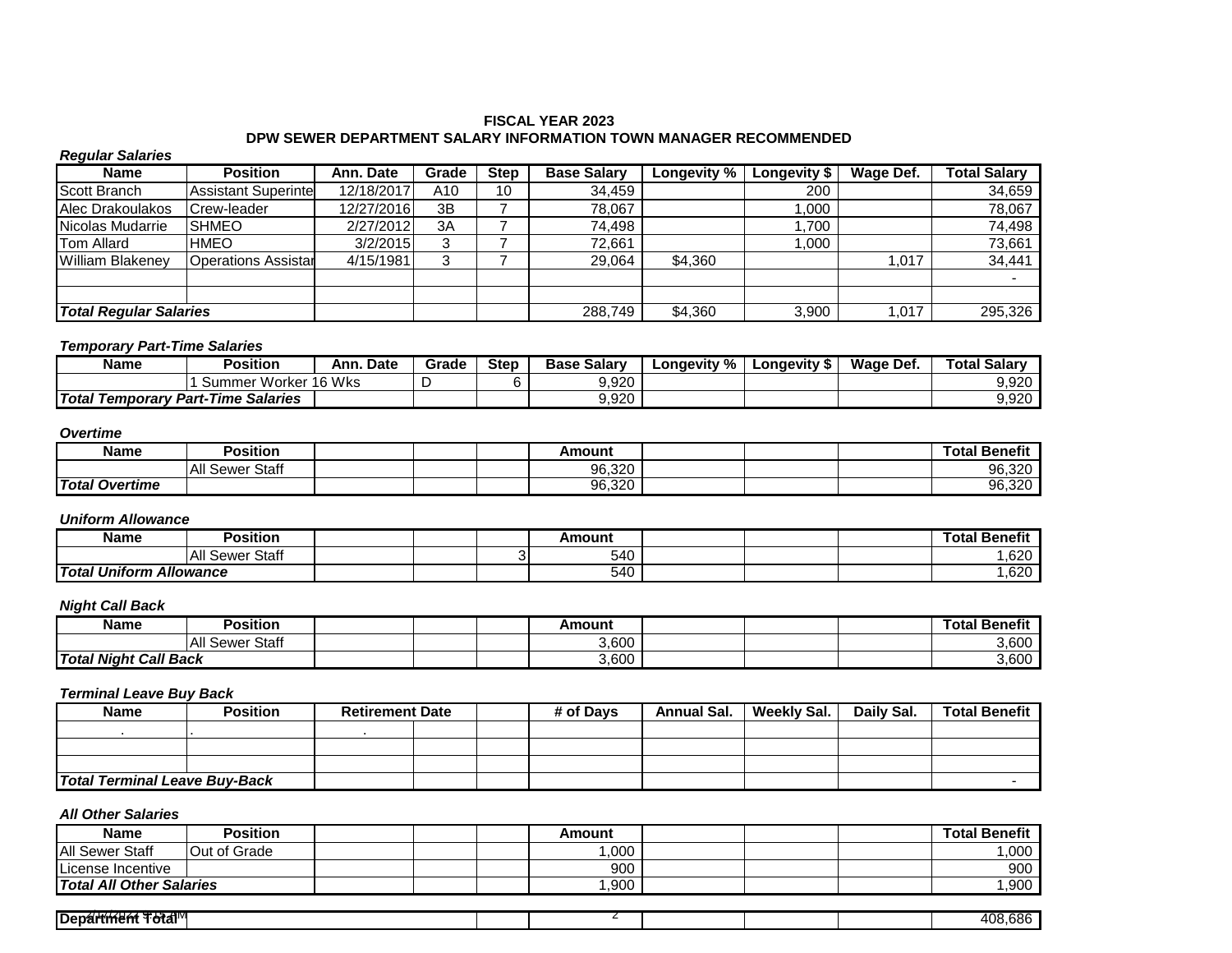## **FISCAL YEAR 2023 DPW SEWER DEPARTMENT SALARY INFORMATION DEPARTMENT REQUEST**

## *Regular Salaries*

| <b>Name</b>                   | <b>Position</b>                         | Ann. Date  | Gradel          | <b>Step</b> | <b>Base Salary</b> | Longevity $\%$ | <b>Longevity \$</b> | Wage Def. | <b>Total Salary</b> |
|-------------------------------|-----------------------------------------|------------|-----------------|-------------|--------------------|----------------|---------------------|-----------|---------------------|
| <b>Scott Branch</b>           | <b>Assistant Superintendent Utility</b> | 12/18/2017 | A <sub>10</sub> | 10          | 34,459             |                | 200                 |           | 34,659              |
| Alec Drakoulakos              | Crew-leader                             | 12/27/2016 | 3B              |             | 78,067             |                | ,000                |           | 78,067              |
| Nicolas Mudarrie              | <b>SHMEO</b>                            | 2/27/2012  | 3A              |             | 74,498             |                | 1,700               |           | 74,498              |
| <b>Tom Allard</b>             | <b>HMEO</b>                             | 3/2/2015   |                 |             | 72,661             |                | 000,                |           | 73,661              |
| <b>William Blakeney</b>       | <b>Operations Assistant (40%)</b>       | 4/15/1981  |                 |             | 29,064             | \$4,360        |                     | ,017      | 34,441              |
|                               |                                         |            |                 |             |                    |                |                     |           |                     |
|                               |                                         |            |                 |             |                    |                |                     |           |                     |
| <b>Total Regular Salaries</b> |                                         |            |                 |             | 288,749            | \$4,360        | 3,900               | ,017      | 295,326             |

## *Temporary Part-Time Salaries*

| Name | Position                                  | Ann.<br>Date | I Grade I | <b>Step</b> | Base<br>Salarv | Longevity % | Lonaevitv S | Wage Def. | <b>Salary</b><br>Гоtal |
|------|-------------------------------------------|--------------|-----------|-------------|----------------|-------------|-------------|-----------|------------------------|
|      | Summer Worker 16 Wks                      |              |           |             | 9,920          |             |             |           | 9,920                  |
|      | <b>Total Temporary Part-Time Salaries</b> |              |           |             | 9,920          |             |             |           | 9,920                  |

## *Overtime*

| Name                  | Position           |  | Amount |  | <br>rotal<br>∣ Benefit |
|-----------------------|--------------------|--|--------|--|------------------------|
|                       | All Sewer<br>Staff |  | 96,320 |  | 96,320                 |
| <b>Total Overtime</b> |                    |  | 96,320 |  | 96,320                 |

## *Uniform Allowance*

| <b>Name</b>                              | Position                   |  | Amount |  | ---<br>Total Benefit |
|------------------------------------------|----------------------------|--|--------|--|----------------------|
|                                          | -<br>Staff<br>. A<br>Sewer |  | 540    |  | ,620                 |
| <b>Total Uniform</b><br><b>Allowance</b> |                            |  | 540    |  | ,620                 |

## *Night Call Back*

| <b>Name</b>                  | .<br>Position             |  | Amount |  | Total Benefit      |
|------------------------------|---------------------------|--|--------|--|--------------------|
|                              | $^{\sim}$<br>Sewer<br>ાતા |  | 3,600  |  | 0.000<br>3.OUL     |
| <b>Total Night Call Back</b> |                           |  | 3,600  |  | $\sim$ 000<br>ა.ხ∪ |

## *Terminal Leave Buy Back*

| <b>Name</b>                          | <b>Position</b> | <b>Retirement Date</b> |  | # of Davs | <b>Annual Sal.</b> | <b>Weekly Sal.</b> | Daily Sal. | <b>Total Benefit</b> |
|--------------------------------------|-----------------|------------------------|--|-----------|--------------------|--------------------|------------|----------------------|
|                                      |                 |                        |  |           |                    |                    |            |                      |
|                                      |                 |                        |  |           |                    |                    |            |                      |
|                                      |                 |                        |  |           |                    |                    |            |                      |
| <b>Total Terminal Leave Buy-Back</b> |                 |                        |  |           |                    |                    |            |                      |

| Name                            | Position     |  | Amount |  | <b>Total Benefit</b> |
|---------------------------------|--------------|--|--------|--|----------------------|
| <b>All Sewer Staff</b>          | Out of Grade |  | ,000   |  | ,000                 |
| ILicense Incentive_             |              |  | 900    |  | 900                  |
| <b>Total All Other Salaries</b> |              |  | ,900   |  | ,900                 |

| Den.<br>. |  |  | ~~~<br><u>_</u> |
|-----------|--|--|-----------------|
|           |  |  |                 |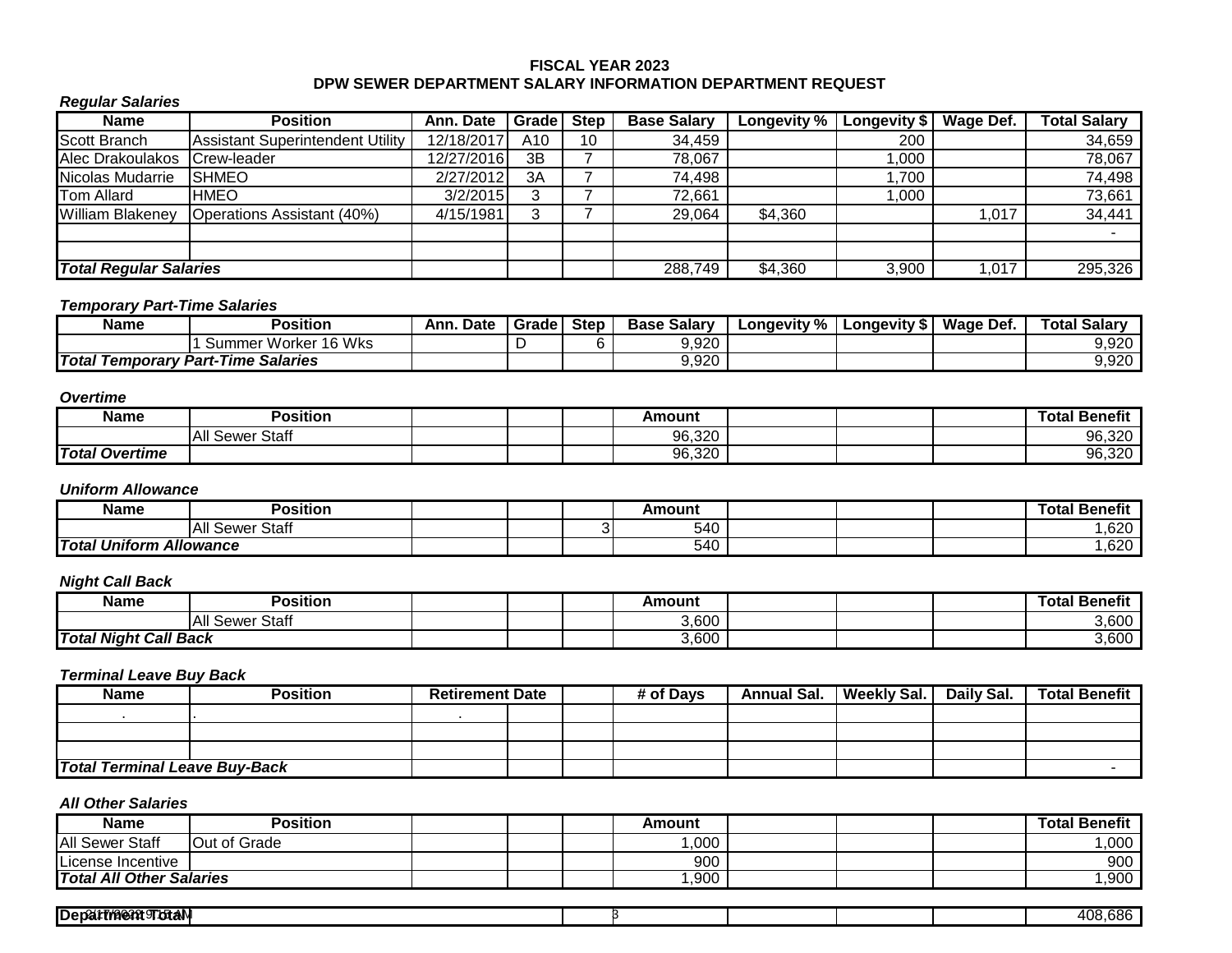### **FISCAL YEAR 2022 DPW SEWER DEPARTMENT SALARY INFORMATION**

## *Regular Salaries*

| <b>Name</b>                   | <b>Position</b>            | Ann. Date  | Grade | <b>Step</b> | <b>Base Salary</b> | Longevity % | Longevity \$ | Wage Def. | <b>Total Salarv</b> |
|-------------------------------|----------------------------|------------|-------|-------------|--------------------|-------------|--------------|-----------|---------------------|
| Scott Branch                  | <b>Assistant Superinte</b> | 12/18/2017 | A10   | 10          | 33,701             |             |              |           | 33,701              |
| <b>Richard Stoddard</b>       | Crew-leader                | 3/8/1982   | 3B    |             | 78.325             | \$1,483     |              | 465       | 80.272              |
| Tim Stronach                  | <b>SHMEO</b>               | 11/4/1985  | 3A    |             | 71.063             | \$10.659    |              | 2.860     | 84,582              |
| <b>Tom Allard</b>             | <b>HMEO</b>                | 3/2/2015   | ◠     |             | 72.858             |             | 000.         |           | 73,858              |
| William Blakenev              | <b>Operations Assista</b>  | 4/15/1981  | 3     |             | 29,102             | \$4,365     |              | .171      | 34,638              |
|                               |                            |            |       |             |                    |             |              |           |                     |
|                               |                            |            |       |             |                    |             |              |           |                     |
| <b>Total Regular Salaries</b> |                            |            |       |             | 285,048            | \$16,507    | ,000         | 4,497     | 307,052             |

### *Temporary Part-Time Salaries*

| Name                                      | <b>Position</b>      | Date<br>Ann. | Grade | <b>Step</b> | <b>Base Salary</b> | Longevity % | Longevity " | Wage Def. | <b>Total Salary</b> |
|-------------------------------------------|----------------------|--------------|-------|-------------|--------------------|-------------|-------------|-----------|---------------------|
|                                           | Summer Worker 16 Wks |              |       |             | 8,837              |             |             |           | 8,837               |
| <b>Total Temporary Part-Time Salaries</b> |                      |              |       |             | 8,837              |             |             |           | 8,837               |

### *Overtime*

| Name                  | Position                  |  | Amount |  | ' Benefit<br>Total . |
|-----------------------|---------------------------|--|--------|--|----------------------|
|                       | Sewer Staff<br><b>All</b> |  | 66,000 |  | 66,000               |
| <b>Total Overtime</b> |                           |  | 66,000 |  | 66,000               |

### *Uniform Allowance*

| Name                           | Position              |  | Amount |  | .<br><b>「otal Benefit</b> |
|--------------------------------|-----------------------|--|--------|--|---------------------------|
|                                | All<br>Staff<br>Sewer |  | ,620   |  | $\sim$<br>∪∠ס.            |
| <b>Total Uniform Allowance</b> |                       |  | ,620   |  | $\sim$<br>∪∠ס.            |

## *Night Call Back*

| Name                         | Position           |  | Amount |  | .<br>---<br>™otal<br><b>Benefit</b> |
|------------------------------|--------------------|--|--------|--|-------------------------------------|
|                              | Sewer Staff<br>All |  | 3,600  |  | 3,600                               |
| <b>Total Night Call Back</b> |                    |  | 3,600  |  | 3,600                               |

### *Terminal Leave Buy Back*

| <b>Name</b>                   | <b>Position</b> | <b>Retirement Date</b> |  | # of Davs | Annual Sal. | Weekly Sal. | Daily Sal. | <b>Total Benefit</b> |
|-------------------------------|-----------------|------------------------|--|-----------|-------------|-------------|------------|----------------------|
| Richard Stoddard Crew Leader  |                 | 8/13/2021              |  | 102.00    | 88.875      | 170.260     | 340.52     | 34.478               |
|                               |                 |                        |  |           |             |             |            |                      |
|                               |                 |                        |  |           |             |             |            |                      |
| Total Terminal Leave Buy-Back |                 |                        |  |           |             |             |            | 34.478               |

| <b>Name</b>              | <b>Position</b>     |  | Amount |  | <b>Total Benefit</b> |
|--------------------------|---------------------|--|--------|--|----------------------|
| <b>IAII Sewer Staff</b>  | <b>Out of Grade</b> |  | ,000   |  | ,000                 |
| License Incentive        |                     |  | 900    |  | 900                  |
| Total All Other Salaries |                     |  | .900   |  | ,900                 |

| .<br><u>тни.</u><br>Den.<br>.<br>.<br>υıα |  |  |  | - 10<br>$\sim$<br>,,,,<br>. .<br>᠇◡ |
|-------------------------------------------|--|--|--|-------------------------------------|
|                                           |  |  |  |                                     |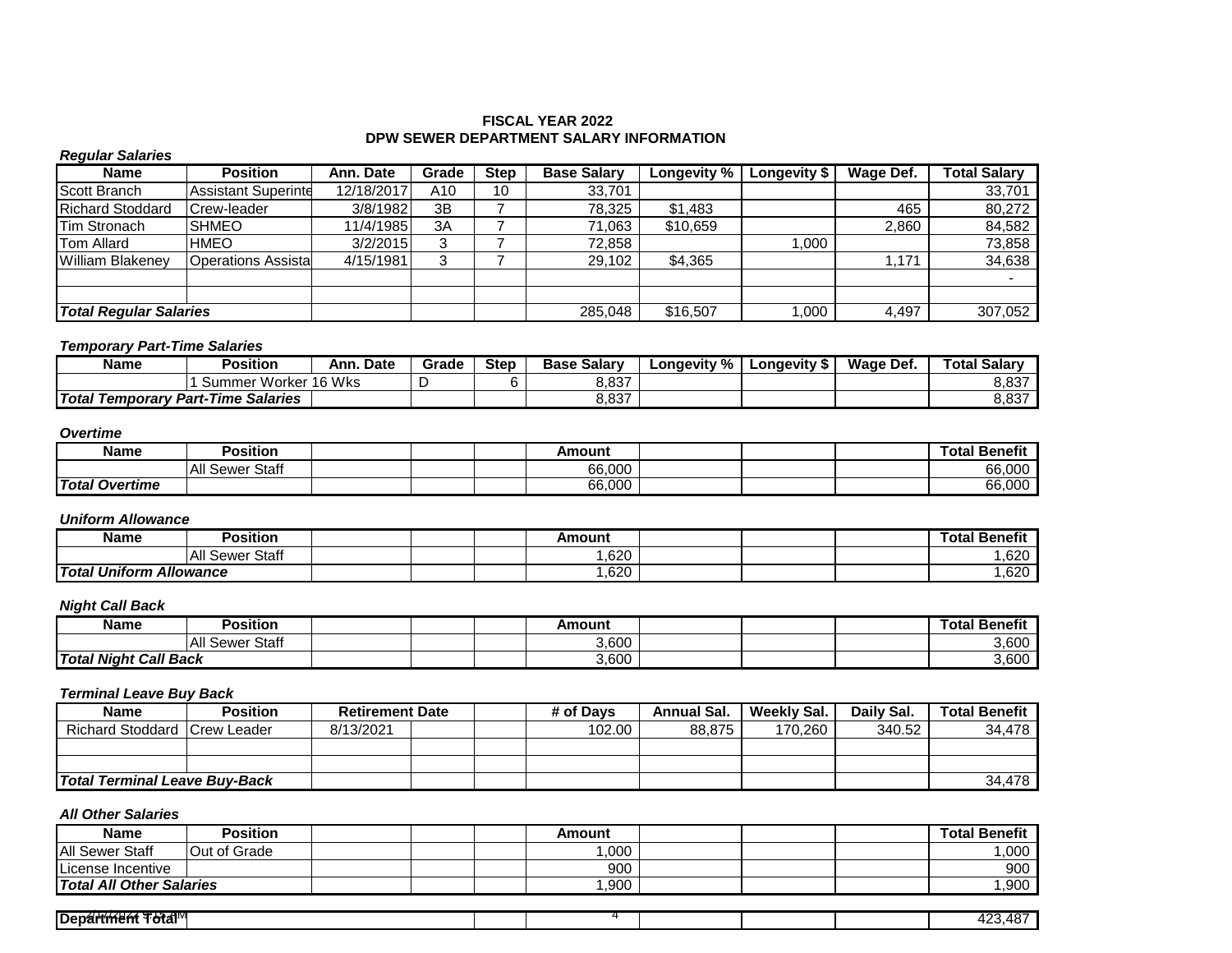## **FISCAL YEAR 2021 DPW SEWER DEPARTMENT SALARY INFORMATION**

## *Regular Salaries*

| <b>Name</b>                   | <b>Position</b>            | Ann. Date  | Grade | <b>Step</b> | <b>Base Salary</b> | <b>Longevity %</b> | Longevity \$ | Wage Def. | <b>Total Salary</b> |
|-------------------------------|----------------------------|------------|-------|-------------|--------------------|--------------------|--------------|-----------|---------------------|
| Scott Branch                  | <b>Assistant Superinte</b> | 12/18/2017 | A10   | 10          | 32,960             |                    |              |           | 32,960              |
| <b>Richard Stoddard</b>       | Crew-leader                | 3/8/1982   | 3B    |             | 74,669             | \$11,200           |              | 3,005     | 88,874              |
| Tim Stronach                  | <b>SHMEO</b>               | 11/4/1985  | 3A    |             | 71,256             | \$10,688           |              | 767       | 82,712              |
| Tom Allard                    | <b>HMEO</b>                | 3/2/2015   | 3     |             | 69,499             |                    | ,000         |           | 70,499              |
| <b>William Blakeney</b>       | <b>Operations Assista</b>  | 4/15/1981  | ◠     |             | 28,462             | \$4,269            |              |           | 32,731              |
|                               |                            |            |       |             |                    |                    |              |           |                     |
|                               |                            |            |       |             |                    |                    |              |           |                     |
| <b>Total Regular Salaries</b> |                            |            |       |             | 276,846            | \$26,158           | ,000         | 3,772     | 307,776             |

## *Temporary Part-Time Salaries*

| Name                    |  | Position                                              | . Date<br>Ann. | Grade | <b>Step</b> | <b>Base Salarv</b> | Longevity % | <b>Longevity \$</b> | Wage Def. | <b>Total Salary</b> |
|-------------------------|--|-------------------------------------------------------|----------------|-------|-------------|--------------------|-------------|---------------------|-----------|---------------------|
| Worker 16 Wks<br>Summer |  |                                                       |                |       | 8,070       |                    |             |                     | 8,070     |                     |
|                         |  | <b>Total Temporary Part-Time \</b><br><b>Salaries</b> |                |       |             | 8,070              |             |                     |           | 8,070               |

## *Overtime*

| Name                  | Position                   |  | Amount |  | <b>Total Benefit</b> |
|-----------------------|----------------------------|--|--------|--|----------------------|
|                       | <b>Sewer Staff</b><br>IAII |  | 67,312 |  | 67,312               |
| <b>Total Overtime</b> |                            |  | 67,312 |  | 67,312               |

# *Uniform Allowance*

| Name          | Position                      |  | Amount |  | .<br>Гоtal<br>ˈ Benefit |
|---------------|-------------------------------|--|--------|--|-------------------------|
|               | <b>Staff</b><br>IAI'<br>Sewer |  | ,620   |  | ,620                    |
| Total Uniform | <b>Allowance</b>              |  | ,620   |  | ,620                    |

## *Night Call Back*

| Name                         | <b>Position</b>        |  | Amount |  | <b>Benefit</b><br>Гоtal |
|------------------------------|------------------------|--|--------|--|-------------------------|
|                              | Staff<br>IAII<br>Sewer |  | 3,600  |  | 3,600                   |
| <b>Total Night Call Back</b> |                        |  | 3,600  |  | 3,600                   |

| <b>Name</b>                     | <b>Position</b> |  | Amount |  | <b>Total Benefit</b> |
|---------------------------------|-----------------|--|--------|--|----------------------|
| <b>All Sewer Staff</b>          | Out of Grade    |  | 488    |  | 488                  |
| License Incentive               |                 |  |        |  |                      |
| <b>Total All Other Salaries</b> |                 |  | 488    |  | 488                  |

| <b>IDer2át</b><br><b>∴7,ເວ∩ດລ⊥ດ⊓</b> າ⊾ |  | റവെ<br>occ<br><br>$\sim$ $\sim$ $\sim$<br>. |
|-----------------------------------------|--|---------------------------------------------|
|                                         |  |                                             |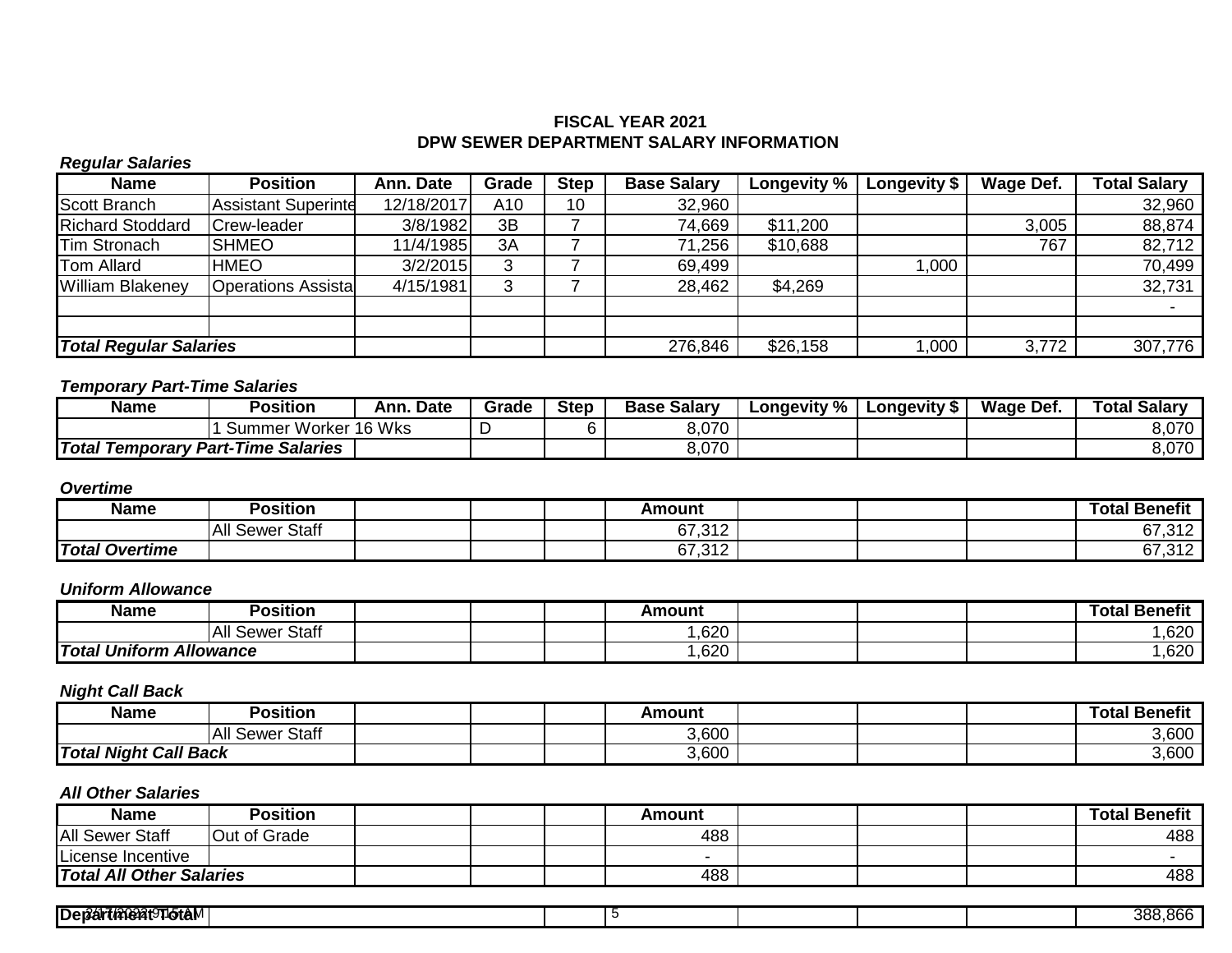#### **DPW SEWER OPERATING**

*5210 Energy Utilities*

| FY2019<br><b>BUDGETED</b>                         | FY2019<br><b>EXPENDED</b> | FY2020<br><b>BUDGETED</b> | FY2020<br><b>EXPENDED</b> | FY2021<br><b>BUDGETED</b>                                                         | FY2021<br><b>EXPENDED</b> | FY2022<br><b>BUDGETED</b> | FY2023<br><b>DEPT REQ</b> | FY2023<br>TM REC        |
|---------------------------------------------------|---------------------------|---------------------------|---------------------------|-----------------------------------------------------------------------------------|---------------------------|---------------------------|---------------------------|-------------------------|
| 106.431                                           | 98,100                    | 113.597                   | 113.260                   | 116.166                                                                           | 116.165                   | 107.200                   | 110.200                   | 110,200                 |
| Electric power and gas to run (47) pump stations; |                           |                           | Direct Energy             | National Grid Electric (47 Pump Stations)<br>National Grid Gas (19 Pump Stations) |                           |                           | 106,000<br>4.000<br>200   | 106,000<br>4.000<br>200 |

*Total 5210 Energy Utilities:* 110,200 110,200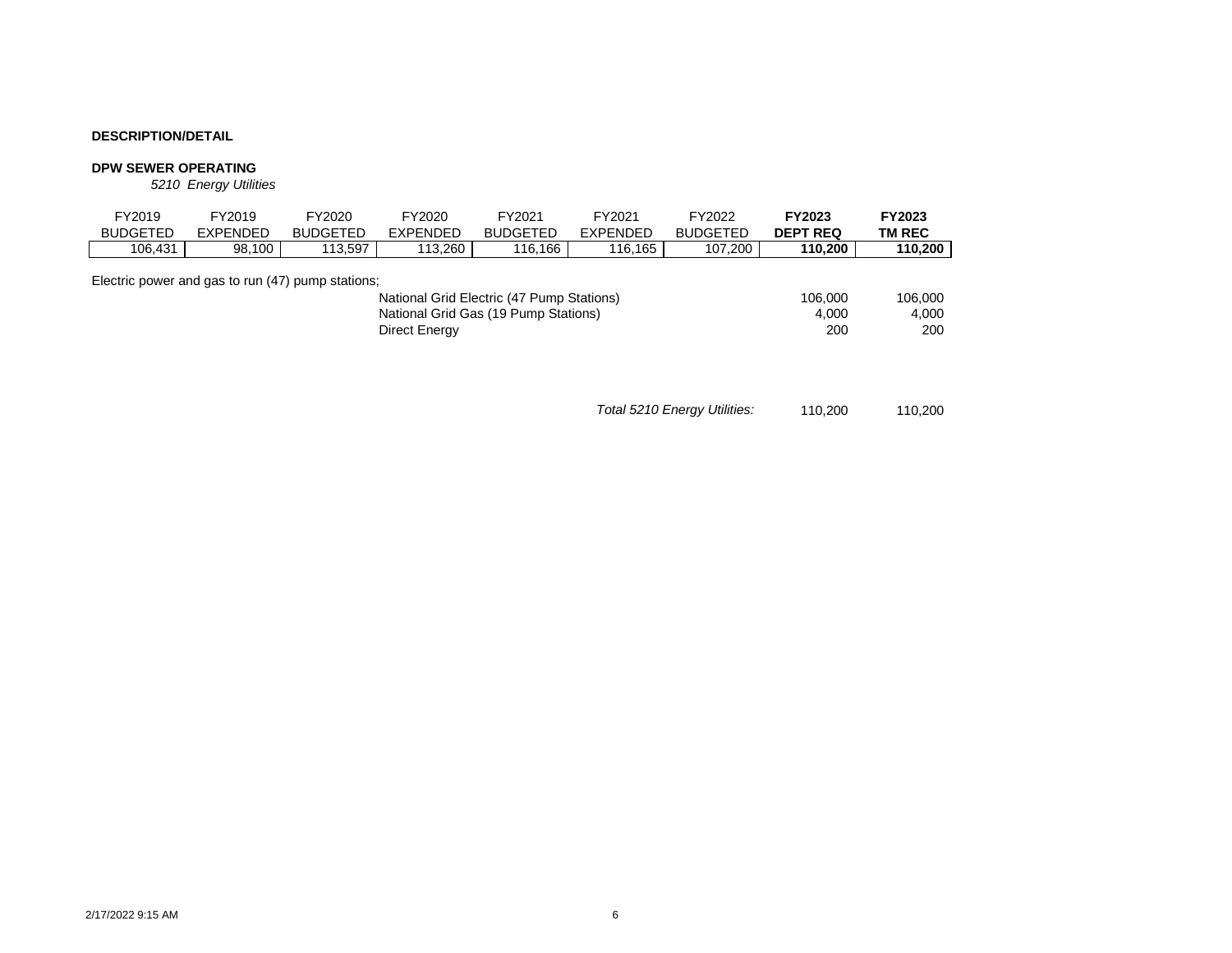#### **DPW SEWER OPERATING**

*5240 Repairs and Maintenance*

| FY2019<br><b>BUDGETED</b>                                                                                                                                                                                                                                                                                                                                                                                      | FY2019<br><b>EXPENDED</b> | FY2020<br><b>BUDGETED</b> | FY2020<br><b>EXPENDED</b> | FY2021<br><b>BUDGETED</b> | FY2021<br><b>EXPENDED</b>           | FY2022<br><b>BUDGETED</b> | <b>FY2023</b><br><b>DEPT REQ</b> | <b>FY2023</b><br><b>TM REC</b> |  |  |  |
|----------------------------------------------------------------------------------------------------------------------------------------------------------------------------------------------------------------------------------------------------------------------------------------------------------------------------------------------------------------------------------------------------------------|---------------------------|---------------------------|---------------------------|---------------------------|-------------------------------------|---------------------------|----------------------------------|--------------------------------|--|--|--|
| 80,193                                                                                                                                                                                                                                                                                                                                                                                                         | 68,348                    | 84,760                    | 84,765                    | 84,765                    |                                     |                           |                                  |                                |  |  |  |
| Maintenance and repair to system equipment and facilities including: generators, instrumentation,<br>74,700<br>74.700<br>minor building envelope; pump systems (pumps, motors, floats), contractor repair and<br>replacement of pumps; Reset/adjustment and replacement of frames and<br>covers and repair of MH structures on old system/mains; repair and trobleshooting Remote meter<br>reading network etc |                           |                           |                           |                           |                                     |                           |                                  |                                |  |  |  |
| 2% for increases for goods and Services<br>Generator maintenance                                                                                                                                                                                                                                                                                                                                               | 1.565<br>8.500            | 1,565<br>8,500            |                           |                           |                                     |                           |                                  |                                |  |  |  |
|                                                                                                                                                                                                                                                                                                                                                                                                                |                           |                           |                           |                           | Total 5240 Repairs and Maintenance: |                           | 84.765                           | 84.765                         |  |  |  |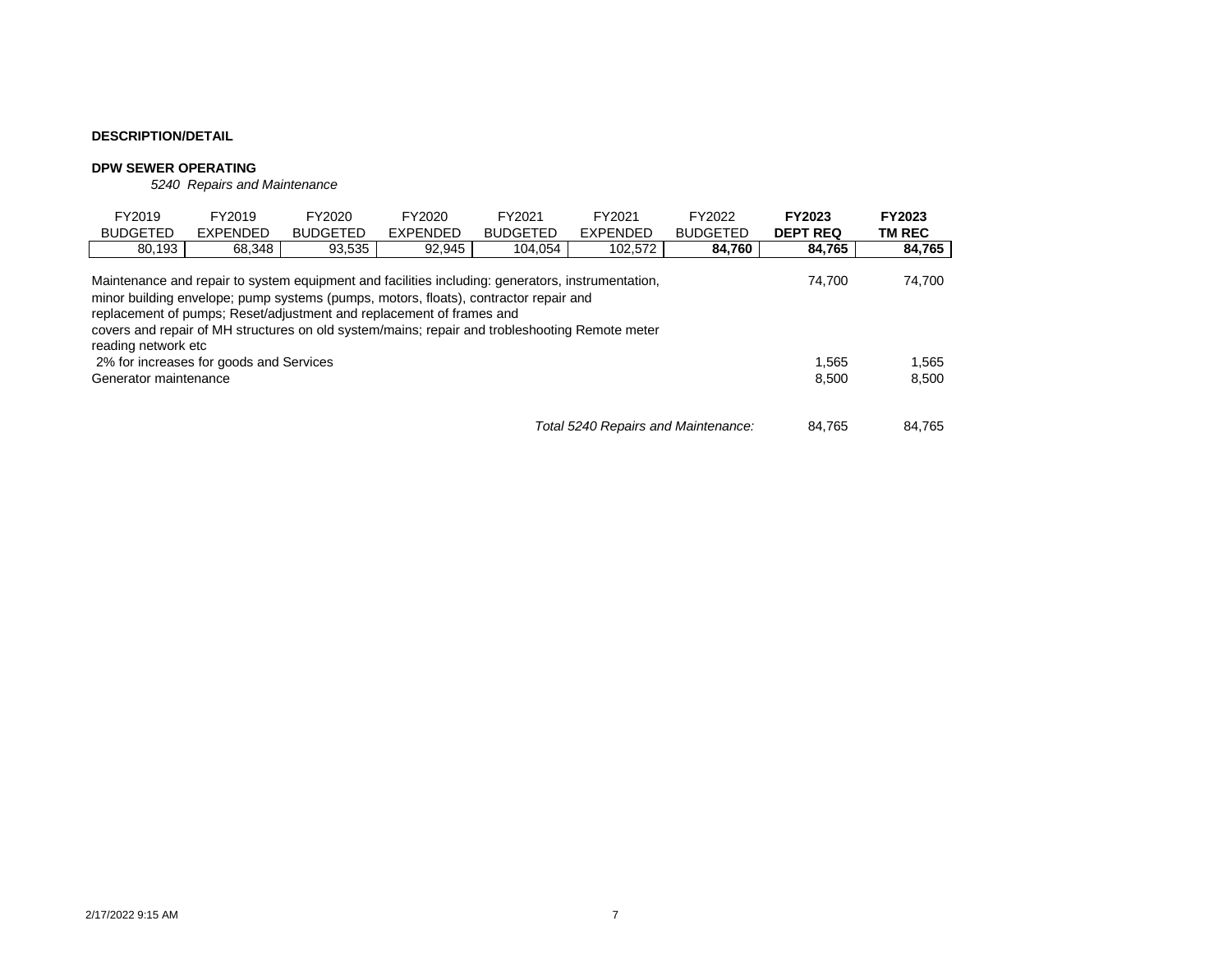#### **DPW SEWER OPERATING**

*5270 Leases and Contract Services*

| FY2019<br><b>BUDGETED</b>                                  | FY2019<br>EXPENDED                                    | FY2020<br><b>BUDGETED</b> | FY2020<br><b>EXPENDED</b> | FY2021<br><b>BUDGETED</b> | FY2021<br><b>EXPENDED</b>        | FY2022<br><b>BUDGETED</b> | <b>FY2023</b><br><b>DEPT REQ</b> | <b>FY2023</b><br>TM REC |  |  |
|------------------------------------------------------------|-------------------------------------------------------|---------------------------|---------------------------|---------------------------|----------------------------------|---------------------------|----------------------------------|-------------------------|--|--|
| 57,410                                                     | 52,622                                                | 59,629                    | 40,406                    | 48,073                    | 47,179                           | 36,240                    | 35,440                           | 35,440                  |  |  |
| <b>B &amp; M Railroad Lease</b><br>3.600                   |                                                       |                           |                           |                           |                                  |                           |                                  |                         |  |  |
| Mission Pump station telemetry                             |                                                       |                           |                           |                           |                                  |                           | 20,000                           | 20,000                  |  |  |
| Badger Software Maintenance (40% of Total Cost)            |                                                       |                           |                           |                           |                                  |                           | 640                              | 640                     |  |  |
|                                                            | Beacon Meter Software Monthly fee (40% of total cost) |                           |                           |                           |                                  |                           | 1.600                            | 1,600                   |  |  |
| Project Dog                                                |                                                       |                           |                           |                           |                                  |                           | 600                              | 600                     |  |  |
| Asset Management Software for Sewer Pump Stations<br>9.000 |                                                       |                           |                           |                           |                                  |                           |                                  |                         |  |  |
|                                                            |                                                       |                           |                           |                           | Total 5270 Leases and Contracts: |                           | 35.440                           | 35.440                  |  |  |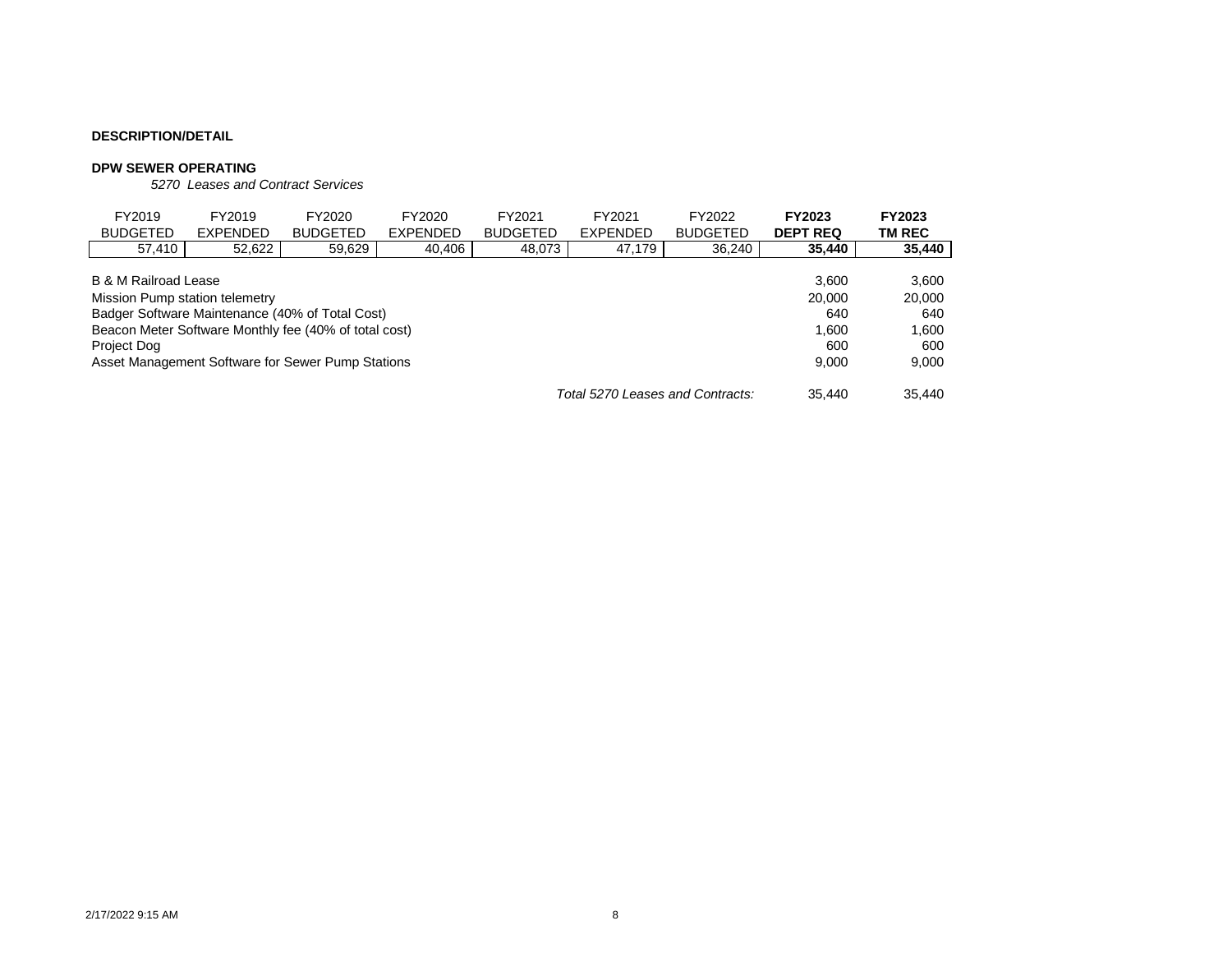#### **DPW SEWER OPERATING**

*5303 Grinder Pumps*

| FY2019                                                                                                                                                                                                                                                                      | FY2019   | FY2020          | FY2020          | FY2021          | FY2021          | FY2022          | <b>FY2023</b>   | <b>FY2023</b> |
|-----------------------------------------------------------------------------------------------------------------------------------------------------------------------------------------------------------------------------------------------------------------------------|----------|-----------------|-----------------|-----------------|-----------------|-----------------|-----------------|---------------|
| <b>BUDGETED</b>                                                                                                                                                                                                                                                             | EXPENDED | <b>BUDGETED</b> | <b>FXPENDED</b> | <b>BUDGETED</b> | <b>EXPENDED</b> | <b>BUDGETED</b> | <b>DEPT REQ</b> | TM REC        |
| 12.600                                                                                                                                                                                                                                                                      | 8.586    | 16.650          | 9.124           | 16.772          | 16.543          | 17.605          | 18.480          | 18,480        |
| Reimbursement for Grinder pumps to those hooking up to sewer on small pressure lines; based on (7)<br>installations per year Initial pump is purchased by the Town (\$2515/unit)<br>Pricing effective through June 2022 with anticipated 5% increase July 2022 (\$125/unit) |          |                 |                 |                 |                 |                 | 18.480          | 18.480        |

*Total 5303 Grinder Pumps:* 18,480 18,480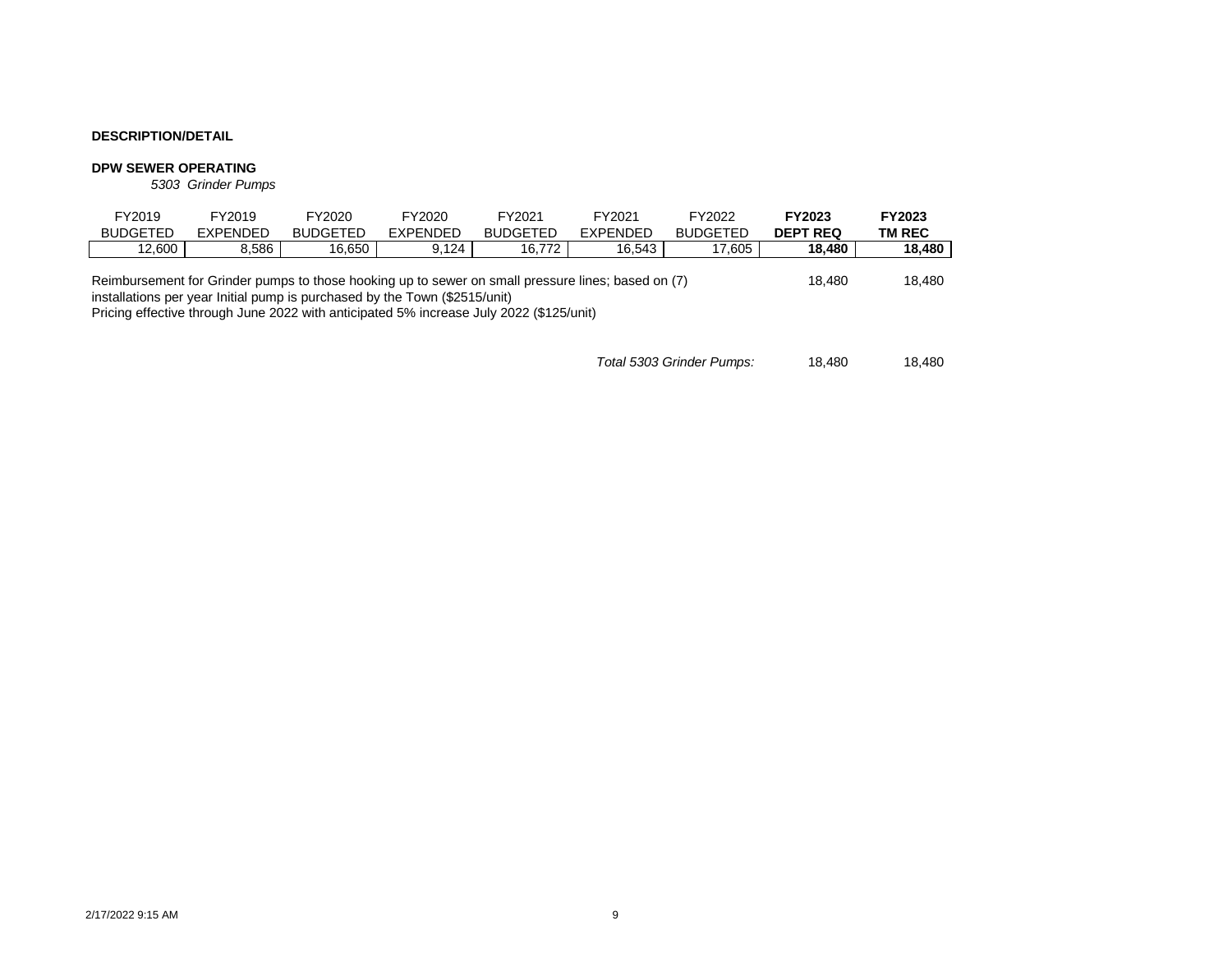#### **DPW SEWER OPERATING**

*5310 Professional Services*

| FY2019<br><b>BUDGETED</b>                                                                                                                                                                                                                                                                                           | FY2019<br><b>EXPENDED</b> | FY2020<br><b>BUDGETED</b> | FY2020<br><b>EXPENDED</b> | FY2021<br><b>BUDGETED</b> | FY2021<br><b>EXPENDED</b>         | FY2022<br><b>BUDGETED</b> | FY2023<br><b>DEPT REQ</b> | FY2023<br><b>TM REC</b> |  |
|---------------------------------------------------------------------------------------------------------------------------------------------------------------------------------------------------------------------------------------------------------------------------------------------------------------------|---------------------------|---------------------------|---------------------------|---------------------------|-----------------------------------|---------------------------|---------------------------|-------------------------|--|
| 75,702                                                                                                                                                                                                                                                                                                              | 72.390                    | 63.629                    | 21.995                    | 63.929                    | 62,251                            | 57,100                    | 59,000                    | 59,000                  |  |
| Ongoing annual program to be compliant w/DEP Regulations: Conduct an annual Infiltration and Inflow<br>45.000<br>45,000<br>work plan including inspection and metering of piping network; determine methods and means to eliminate<br>extraneous flow and determine amount of flow removed given applied treatments |                           |                           |                           |                           |                                   |                           |                           |                         |  |
| Billtrust printing, stuffing and postage water bills (3x)/year at \$9,850/billing;<br>(Split between water and sewer 60/40)                                                                                                                                                                                         | 14.000                    | 14,000                    |                           |                           |                                   |                           |                           |                         |  |
|                                                                                                                                                                                                                                                                                                                     |                           |                           |                           |                           | Total 5310 Professional Services: |                           | 59,000                    | 59,000                  |  |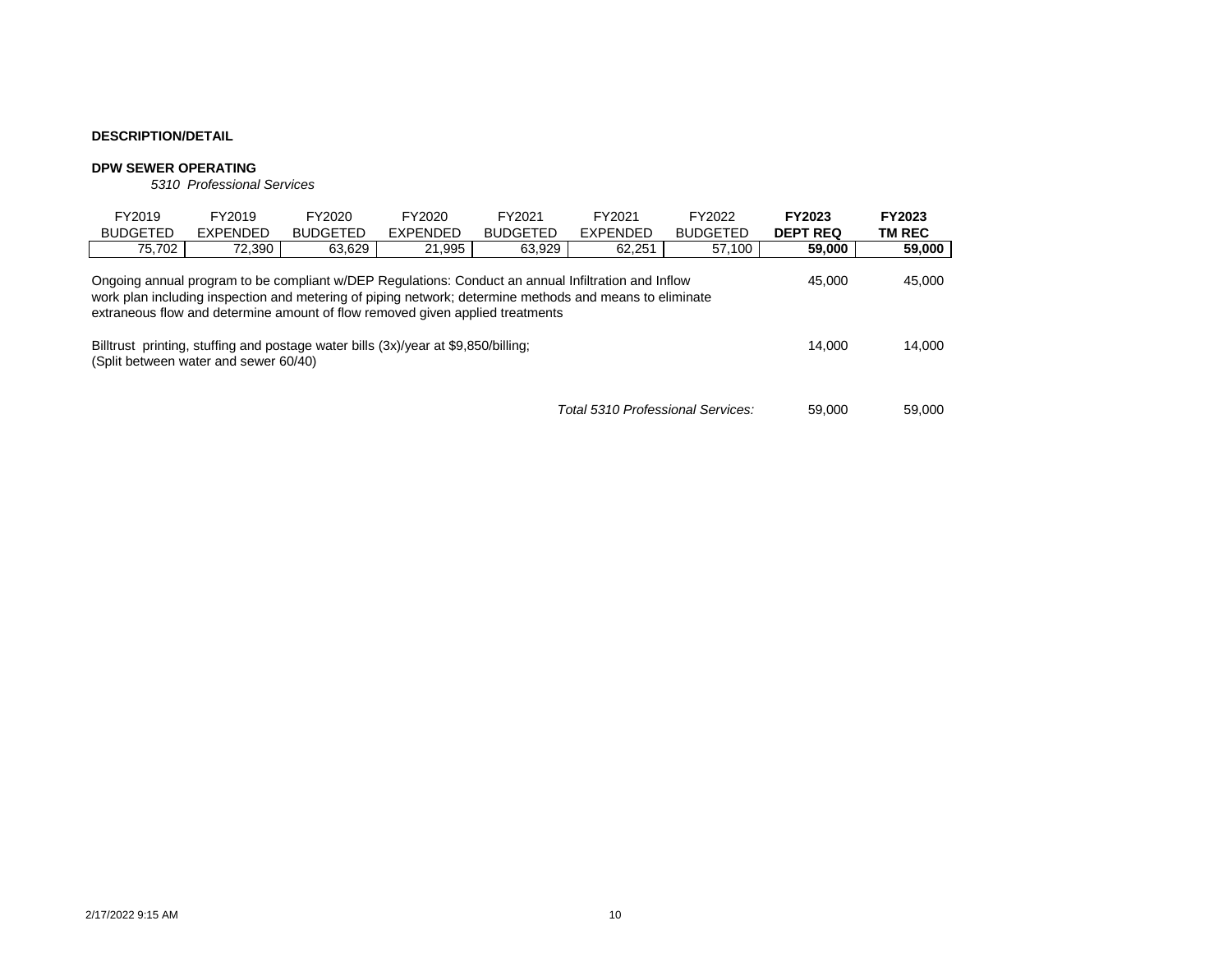#### **DPW SEWER EXPENSES**

5340 Communications

| FY2019<br><b>BUDGETED</b>                                                                                                 | FY2019<br>EXPENDED | FY2020<br><b>BUDGETED</b> | FY2020<br>EXPENDED                    | FY2021<br><b>BUDGETED</b> | FY2021<br><b>EXPENDED</b> | FY2022<br><b>BUDGETED</b>  | FY2023<br><b>DEPT REQ</b> | FY2023<br>TM REC |
|---------------------------------------------------------------------------------------------------------------------------|--------------------|---------------------------|---------------------------------------|---------------------------|---------------------------|----------------------------|---------------------------|------------------|
| ,250                                                                                                                      | $\blacksquare$     | .130                      | 775                                   | .277                      | 998                       | 1,130                      | 1,140                     | 1,140            |
| (1) Wireless communication data service for off site use of computer for pump station monitoring<br>documentation and GIS | 480                | 480                       |                                       |                           |                           |                            |                           |                  |
| Cell Phone for Sewer Crewleader                                                                                           |                    |                           | (Crewleader/Pump Station Maintenance) |                           |                           |                            | 660                       | 660              |
|                                                                                                                           |                    |                           |                                       |                           |                           | Total 5340 Communications: | 1.140                     | 1.140            |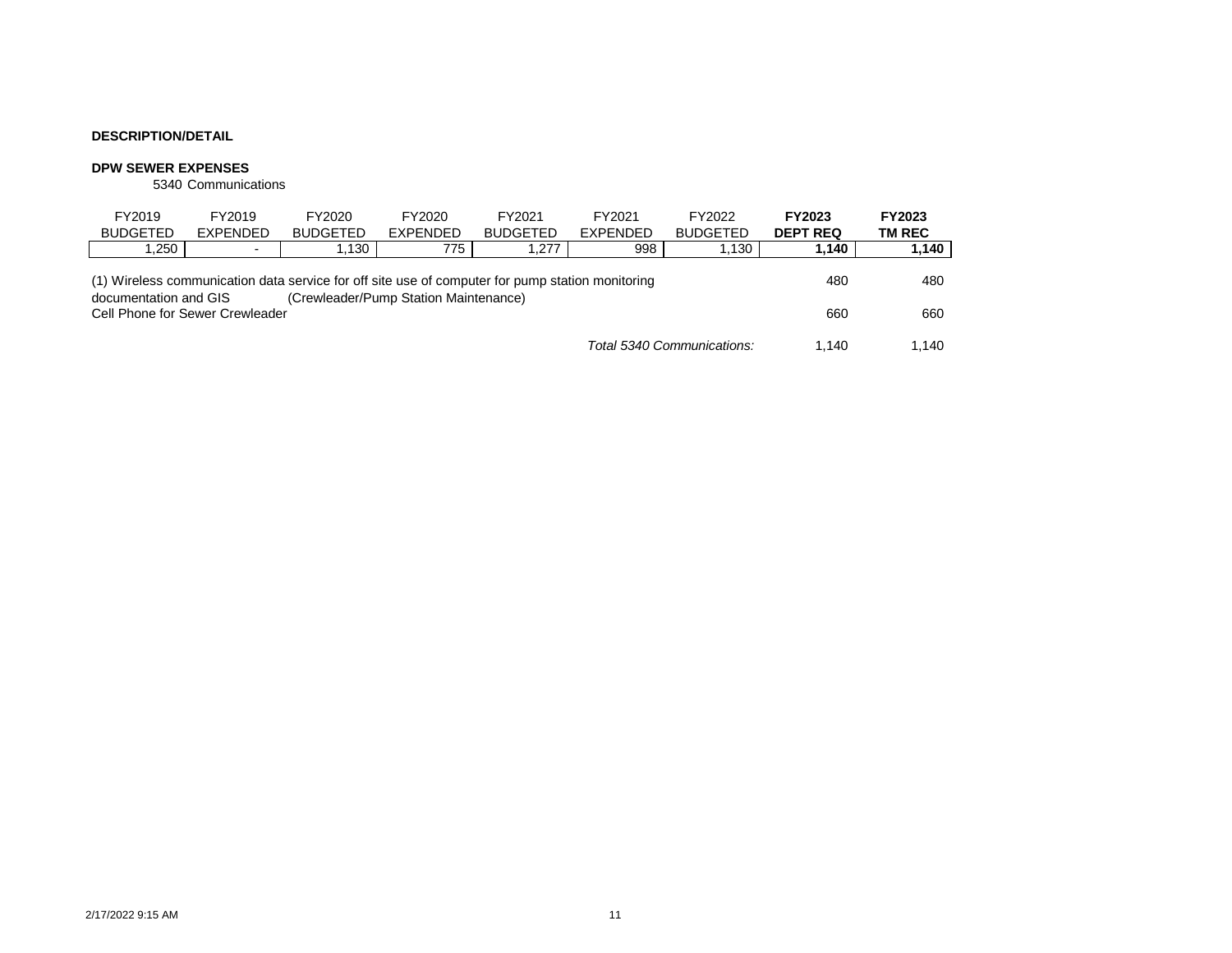#### **DPW SEWER OPERATING**

*5420 Office Supplies*

|                                                                        | FY2019          | FY2019   | FY2020          | FY2020                   | FY2021          | FY2021          | FY2022          | FY2023          | <b>FY2023</b> |
|------------------------------------------------------------------------|-----------------|----------|-----------------|--------------------------|-----------------|-----------------|-----------------|-----------------|---------------|
|                                                                        | <b>BUDGETED</b> | EXPENDED | <b>BUDGETED</b> | EXPENDED                 | <b>BUDGETED</b> | <b>EXPENDED</b> | <b>BUDGETED</b> | <b>DEPT REQ</b> | <b>TM REC</b> |
|                                                                        | 400             | 400      | 402             | $\overline{\phantom{0}}$ | 400             | 380             | 400             | 400             | 400           |
| Advertising, postage, various office needs, paper, document management |                 |          |                 |                          |                 |                 |                 |                 | 400           |
| Total 5423 All Other Supplies:                                         |                 |          |                 |                          |                 |                 | 400             | 400             |               |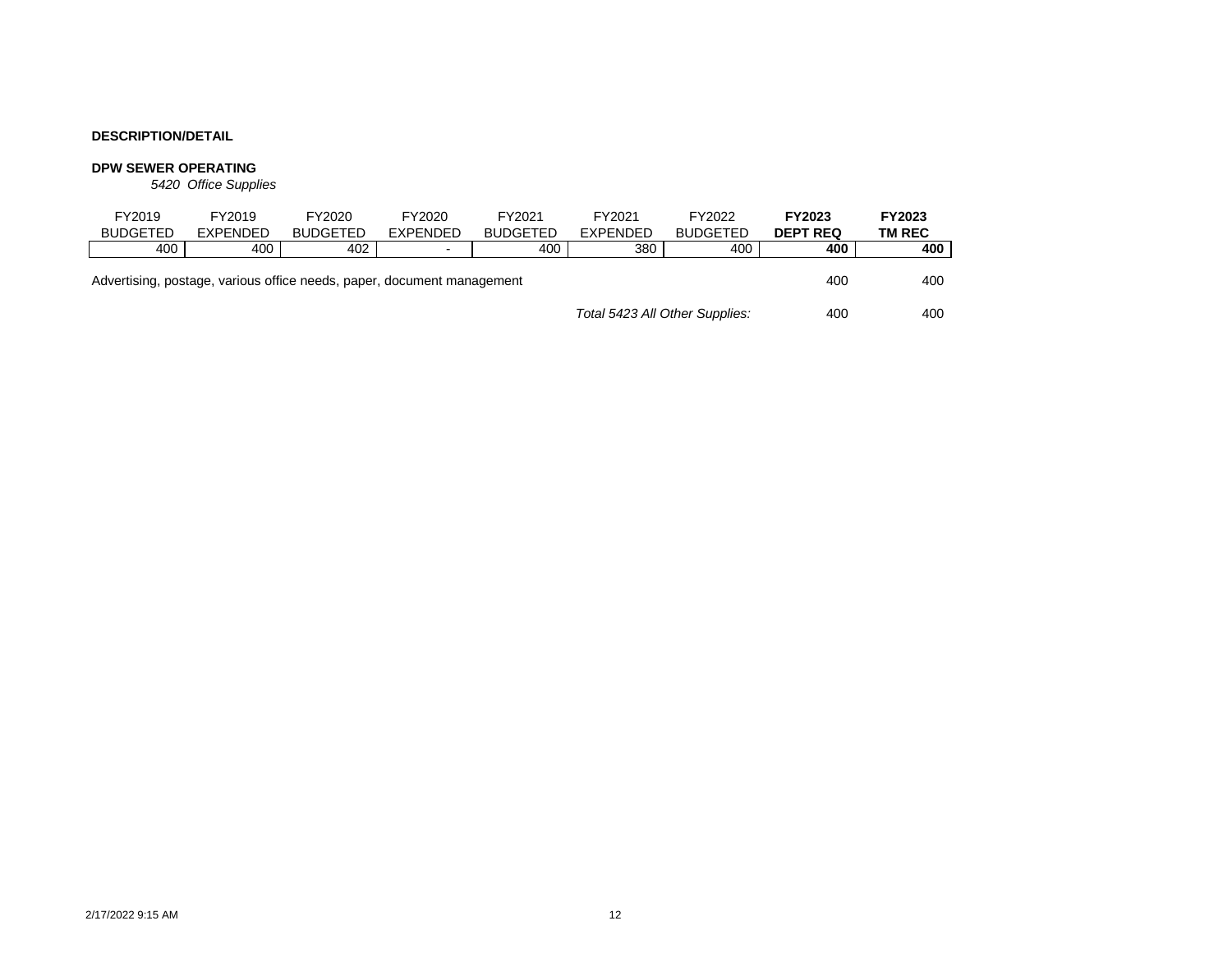### **DPW SEWER OPERATING**

*5423 All Other Supplies and Expenses*

| FY2019<br><b>BUDGETED</b>                                                                                                                                                                                                                                                                                                                                                                                                                                                                        | FY2019<br>EXPENDED                                                              | FY2020<br><b>BUDGETED</b> | FY2020<br>EXPENDED | FY2021<br><b>BUDGETED</b>                                                                                                                                                              | FY2021<br>EXPENDED                          | FY2022<br><b>BUDGETED</b> | <b>FY2023</b><br><b>DEPT REQ</b> | <b>FY2023</b><br><b>TM REC</b> |  |
|--------------------------------------------------------------------------------------------------------------------------------------------------------------------------------------------------------------------------------------------------------------------------------------------------------------------------------------------------------------------------------------------------------------------------------------------------------------------------------------------------|---------------------------------------------------------------------------------|---------------------------|--------------------|----------------------------------------------------------------------------------------------------------------------------------------------------------------------------------------|---------------------------------------------|---------------------------|----------------------------------|--------------------------------|--|
| 78,104                                                                                                                                                                                                                                                                                                                                                                                                                                                                                           | 67,595                                                                          | 86,412                    | 79,855             | 102,728                                                                                                                                                                                | 102,315                                     | 75,420                    | 77,410                           | 77,410                         |  |
|                                                                                                                                                                                                                                                                                                                                                                                                                                                                                                  | Pipe fittings and couplings; Manhole frames and covers purchase; gas monitoring |                           |                    | and personal protective equipment; Police Details, Contractual services, Purchase of pumps,<br>Pump and Pumper Rental for wet-well cleaning; Fire safety, parts used by in-house staff |                                             |                           | 41,200                           | 41,200                         |  |
| to repair/maintain pump stations, Miscellaneous items i.e. legal notices etc.<br>2,100<br>5% increase to address contractual and inflationary costs                                                                                                                                                                                                                                                                                                                                              |                                                                                 |                           |                    |                                                                                                                                                                                        |                                             |                           |                                  |                                |  |
| Wetwell Chemicals to control Grease<br>34,000<br>As recommended in the Sewer System O and M report, provided by Weston and Sampson,<br>a more consistant program to manage Fat, oil and Grease (FOG) should be employed to avoid<br>Sewer System Overflows. The Town uses a number of techniques incl mixing valves, degreasers<br>and enzymes. Enzymes are a more effect wet-well additive vs. degreasers; a routine application<br>schedule is needed to make the enzyme application effective |                                                                                 |                           |                    |                                                                                                                                                                                        |                                             |                           |                                  |                                |  |
| <b>CDL Medical Exam</b>                                                                                                                                                                                                                                                                                                                                                                                                                                                                          |                                                                                 |                           |                    |                                                                                                                                                                                        |                                             |                           | 110                              | 110                            |  |
|                                                                                                                                                                                                                                                                                                                                                                                                                                                                                                  |                                                                                 |                           |                    |                                                                                                                                                                                        | Total 5423 All Other Supplies and Expenses: |                           | 77,410                           | 77,410                         |  |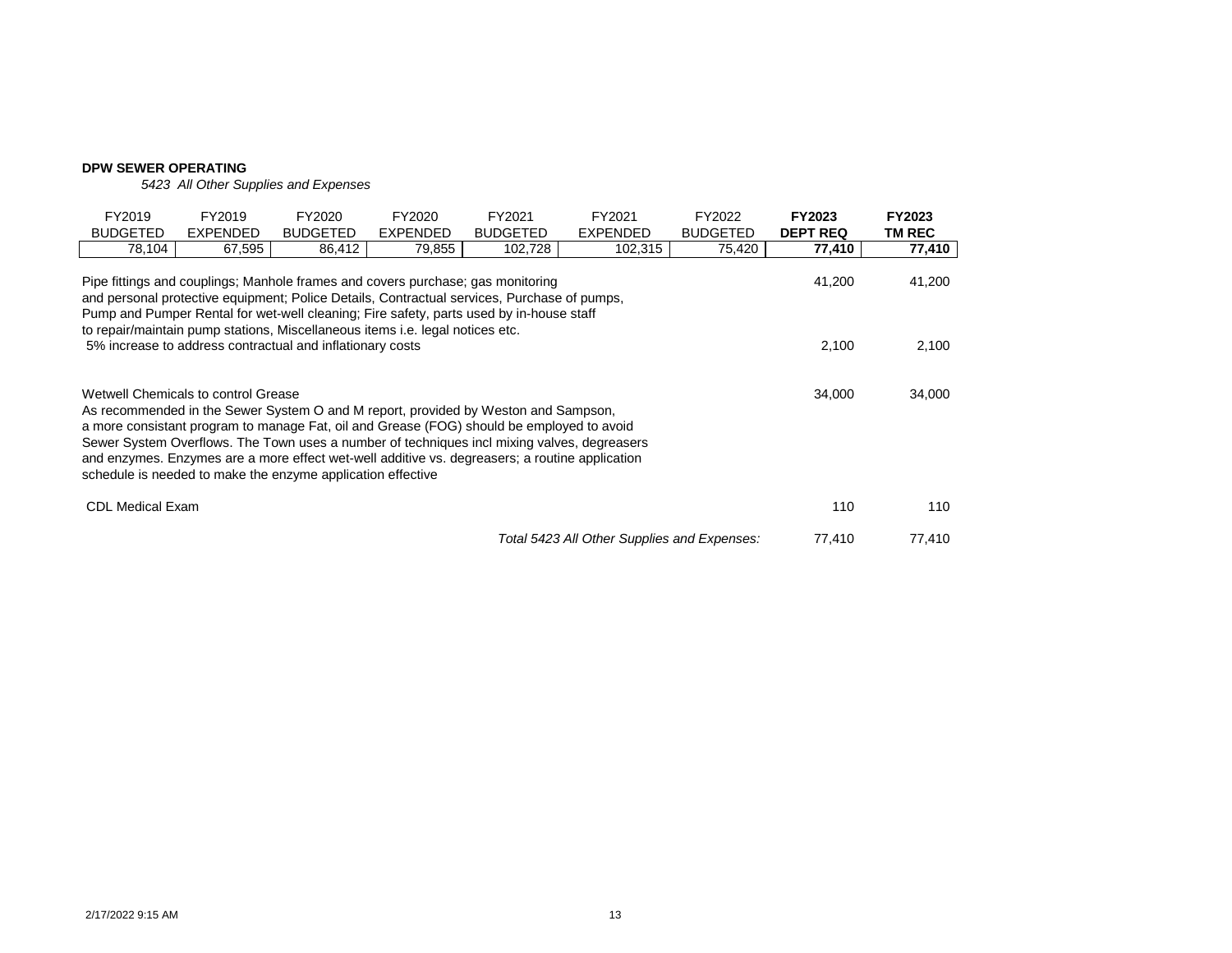#### **DPW SEWER OPERATING**

*5431 Other Equipment*

| FY2019<br><b>BUDGETED</b>                                   | FY2019<br><b>EXPENDED</b> | FY2020<br><b>BUDGETED</b>                                             | FY2020<br><b>EXPENDED</b> | FY2021<br><b>BUDGETED</b> | FY2021<br><b>EXPENDED</b> | FY2022<br><b>BUDGETED</b> | FY2023<br><b>DEPT REQ</b> | FY2023<br>TM REC |
|-------------------------------------------------------------|---------------------------|-----------------------------------------------------------------------|---------------------------|---------------------------|---------------------------|---------------------------|---------------------------|------------------|
| 20,000                                                      | $\blacksquare$            | 20,000                                                                |                           | 20.600                    | 19.945                    | 20,600                    | 20,600                    | 20,600           |
| Maintenance of Vaccum/Rodding Truck<br>Inspection of Cranes |                           | Purchase and repair of specialty equipment used in maintaining system |                           |                           | 5.000<br>15,000<br>600    | 5.000<br>15,000<br>600    |                           |                  |
| Total 5431 Other Equipment:                                 |                           |                                                                       |                           |                           |                           | 20,600                    | 20,600                    |                  |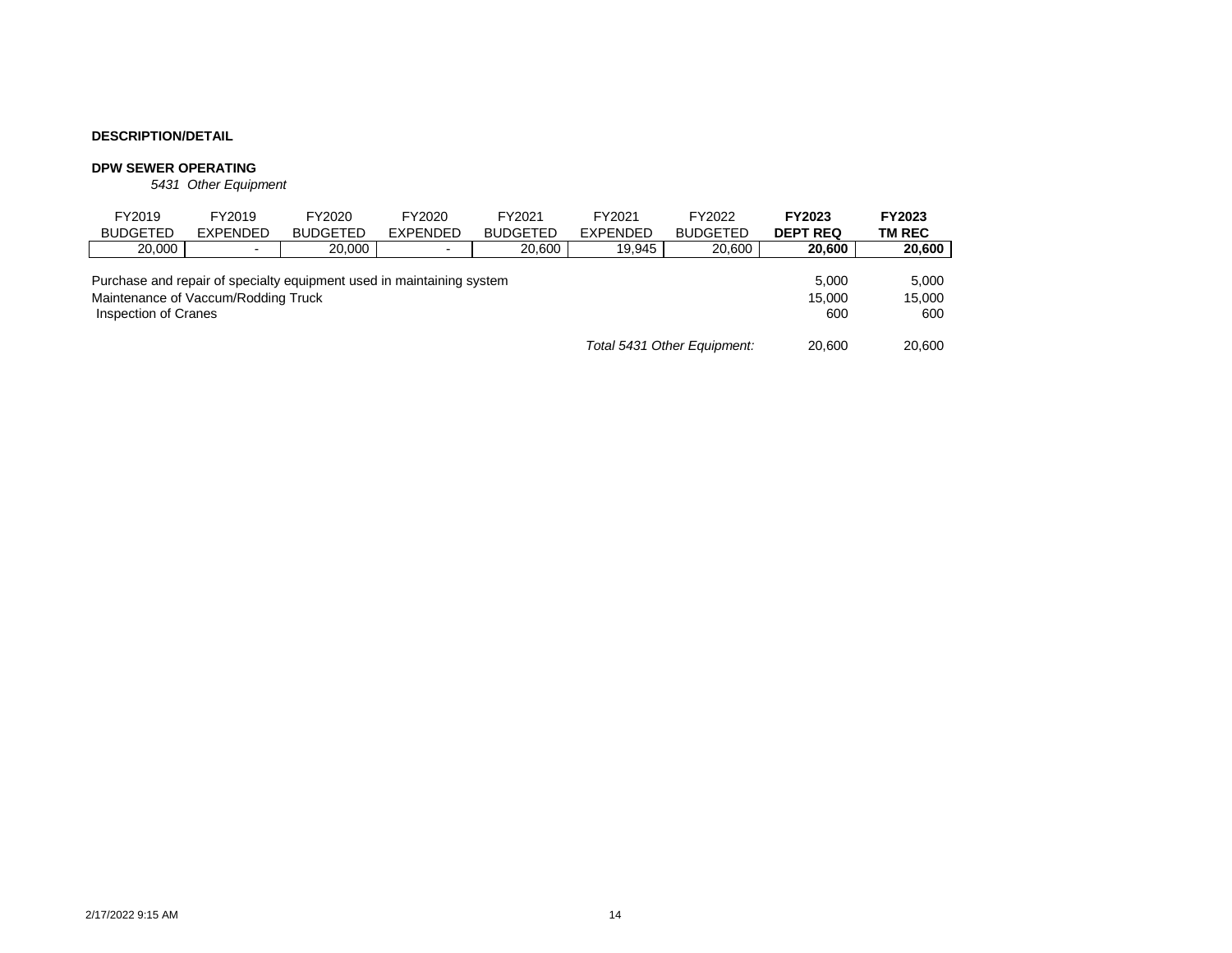#### **DPW SEWER OPERATING**

5523 Easement Settlements

| FY2019<br><b>BUDGETED</b>                                     | FY2019<br><b>EXPENDED</b> | FY2020<br><b>BUDGETED</b> | FY2020<br><b>EXPENDED</b> | FY2021<br><b>BUDGETED</b> | FY2021<br><b>EXPENDED</b> | FY2022<br><b>BUDGETED</b> | <b>FY2023</b><br><b>DEPT REQ</b> | FY2023<br>TM REC |
|---------------------------------------------------------------|---------------------------|---------------------------|---------------------------|---------------------------|---------------------------|---------------------------|----------------------------------|------------------|
| 15.000                                                        | $\blacksquare$            | 15.000                    | $\overline{\phantom{a}}$  | 15.000                    | $\blacksquare$            | 15.000                    | 15.000                           | 15,000           |
| Outstanding Easement disputes from Sewer Installation project |                           |                           |                           |                           |                           |                           |                                  | 15.000           |
| Total 5523 Easement Settlements:                              |                           |                           |                           |                           |                           |                           | 15.000                           | 15.000           |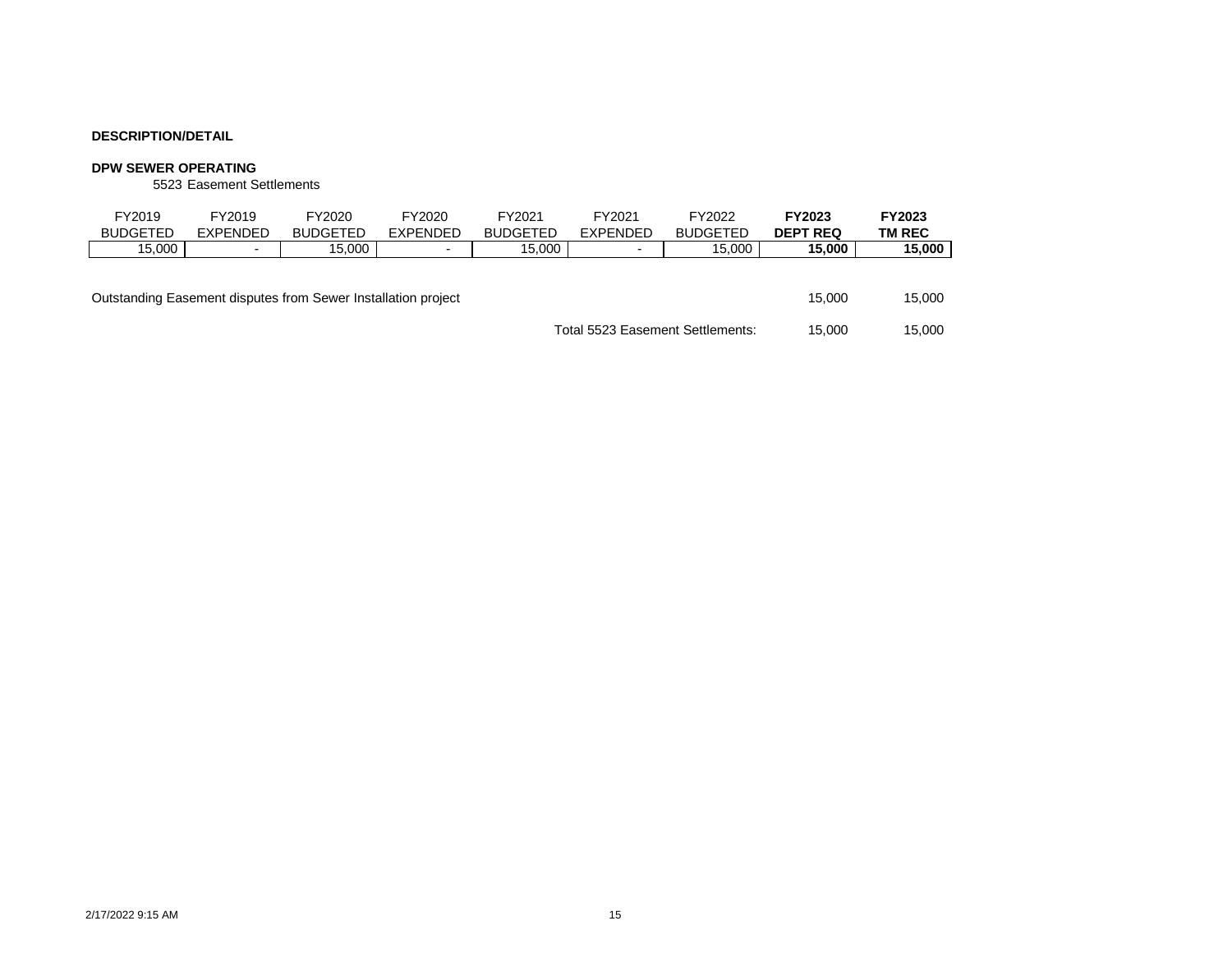#### **DPW SEWER OPERATING**

*Emergency Reserve Fund*

| FY2019<br><b>BUDGETED</b>                                                                                                                                                                                       | FY2019<br><b>EXPENDED</b> | FY2020<br><b>BUDGETED</b> | FY2020<br><b>EXPENDED</b> | FY2021<br><b>BUDGETED</b> | FY2021<br><b>EXPENDED</b> | FY2022<br><b>BUDGETED</b> | <b>FY2023</b><br><b>DEPT REQ</b> | FY2023<br>TM REC |
|-----------------------------------------------------------------------------------------------------------------------------------------------------------------------------------------------------------------|---------------------------|---------------------------|---------------------------|---------------------------|---------------------------|---------------------------|----------------------------------|------------------|
| 60,000                                                                                                                                                                                                          | $\blacksquare$            | 60,000                    | $\overline{\phantom{0}}$  | 60.000                    | $\blacksquare$            | 60.000                    | 60.000                           | 60,000           |
| Due to the nature of equipment and construction costs this line is used to address emergency situations<br>or overdrafts to Sewer budget lines; what isn't approved thru FinComm returns to the Sewer free-cash | 60,000                    | 60,000                    |                           |                           |                           |                           |                                  |                  |
| Total Emergency Reserve Fund:                                                                                                                                                                                   |                           |                           |                           |                           |                           |                           | 60,000                           | 60,000           |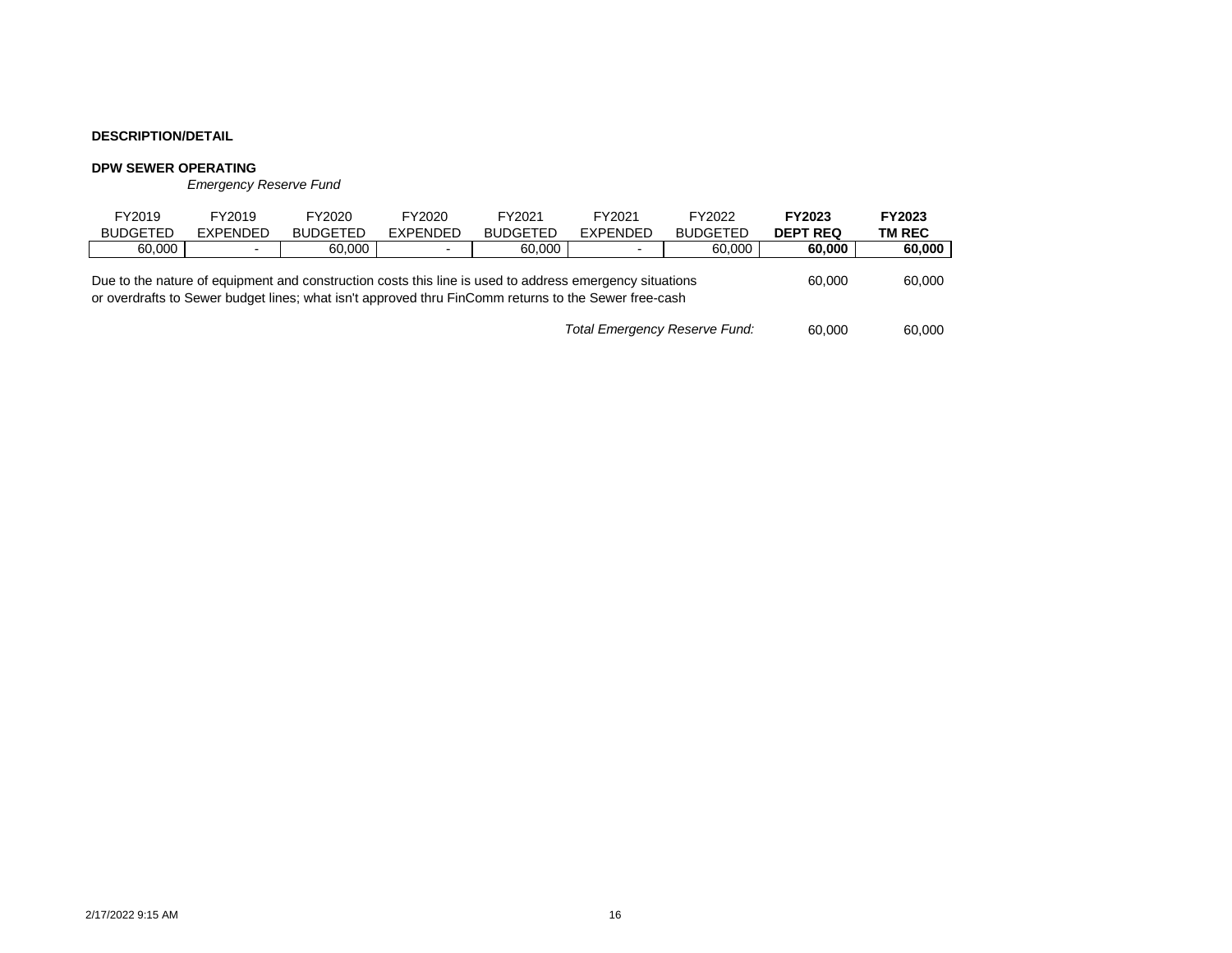#### **DPW SEWER OPERATING**

*5671 Lowell Sewer*

| FY2019<br><b>BUDGETED</b>                                                                                                                                                                                                                                                                                                                                                                                                                                                                                         | FY2019<br>EXPENDED | FY2020<br><b>BUDGETED</b> | FY2020<br>EXPENDED | FY2021<br><b>BUDGETED</b> | FY2021<br><b>EXPENDED</b> | FY2022<br><b>BUDGETED</b> |    | <b>FY2023</b><br><b>DEPT REQ</b> | <b>FY2023</b><br>TM REC |
|-------------------------------------------------------------------------------------------------------------------------------------------------------------------------------------------------------------------------------------------------------------------------------------------------------------------------------------------------------------------------------------------------------------------------------------------------------------------------------------------------------------------|--------------------|---------------------------|--------------------|---------------------------|---------------------------|---------------------------|----|----------------------------------|-------------------------|
| 1,415,832                                                                                                                                                                                                                                                                                                                                                                                                                                                                                                         | 1,103,398          | 1,315,361                 | 1,012,411          | 1,350,000                 | 1,350,000                 | 1,453,000                 |    | 1,483,650                        | 1,483,650               |
| Town's wastewater flow to Lowell; based on the previous year's percent of total plant flow multiplied by<br>the previous year's actual plant/system costs:<br>Although continued Tewksbury connections, increased operating costs of the Lowell plant, capital costs<br>of the Lowell wastewater system and Lowell's separation of their combined system to eliminate I/I<br>has and will continue to increase Lowell's budgeted costs:<br>Based on 7.8% at FY20 Allocable cost in Approved Budget (\$18,114,764) |                    |                           |                    |                           |                           |                           |    | 1.413.000                        | 1,413,000               |
| Preliminary increase of 5% (until we receive better numbers from Lowell as to flow/allocable costs)                                                                                                                                                                                                                                                                                                                                                                                                               |                    |                           |                    |                           |                           |                           | \$ | 70.650                           | 70.650                  |
| Allocable Cost History                                                                                                                                                                                                                                                                                                                                                                                                                                                                                            |                    |                           |                    |                           |                           | Total 5671 Lowell Sewer:  |    | 1.483.650                        | 1,483,650               |

FY15 - 8.64% FY16 - 8.65% FY17 - 8.18% FY18 - 7.11% FY19 - 7.0% FY20 - 6.8% FY21 - FY22 - not yet determined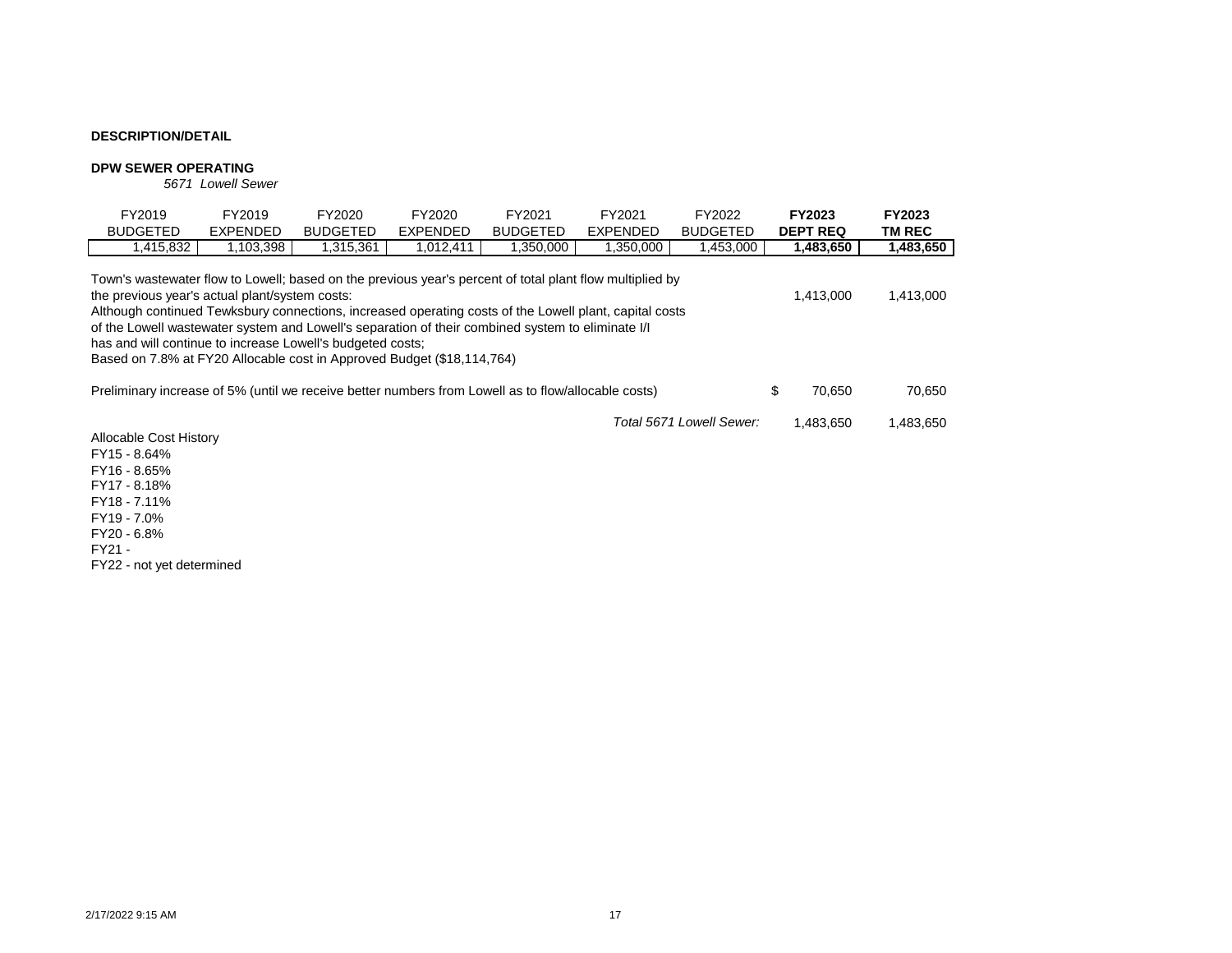#### **DPW SEWER OPERATING**

*5703 Dues and Memberships*

| FY2019                                                                                   | FY2019          | FY2020          | FY2020   | FY2021          | FY2021          | FY2022          | <b>FY2023</b>   | FY2023 |
|------------------------------------------------------------------------------------------|-----------------|-----------------|----------|-----------------|-----------------|-----------------|-----------------|--------|
| <b>BUDGETED</b>                                                                          | <b>EXPENDED</b> | <b>BUDGETED</b> | EXPENDED | <b>BUDGETED</b> | <b>EXPENDED</b> | <b>BUDGETED</b> | <b>DEPT REQ</b> | TM REC |
| 600                                                                                      | $\blacksquare$  | 600             | 335      | 600             | $\blacksquare$  | 600             | 600             | 600    |
| Membership for Division Leadman in New England Water Works Assoc<br>WEF/NEWEA membership | 600             | 600             |          |                 |                 |                 |                 |        |
| Total 5703 Dues and Memberships:                                                         |                 |                 |          |                 |                 |                 |                 | 600    |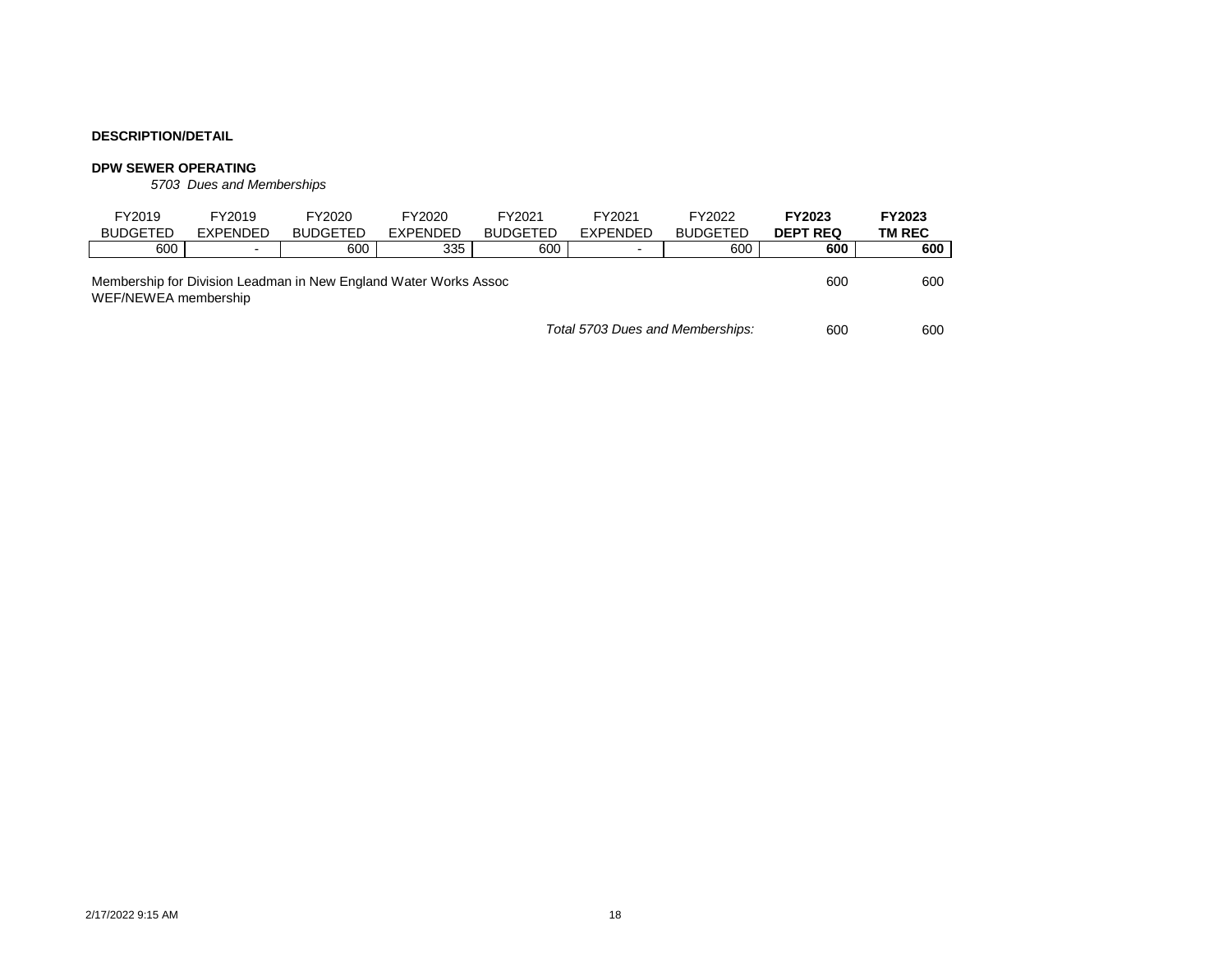#### **DPW SEWER OPERATING**

5720 Court Judgments

| FY2019<br><b>BUDGETED</b> | FY2019<br><b>EXPENDED</b> | FY2020<br><b>BUDGETED</b> | FY2020<br><b>EXPENDED</b> | FY2021<br><b>BUDGETED</b> | FY2021<br><b>EXPENDED</b> | FY2022<br><b>BUDGETED</b> | FY2023<br><b>DEPT REQ</b> | FY2023<br><b>TM REC</b>  |
|---------------------------|---------------------------|---------------------------|---------------------------|---------------------------|---------------------------|---------------------------|---------------------------|--------------------------|
| $\overline{\phantom{a}}$  |                           | $\overline{\phantom{0}}$  | $\overline{\phantom{0}}$  | $\blacksquare$            | $\overline{\phantom{0}}$  | $\overline{\phantom{0}}$  | ٠                         |                          |
|                           |                           |                           |                           |                           |                           |                           |                           |                          |
|                           |                           |                           |                           |                           |                           |                           |                           | $\overline{\phantom{a}}$ |

Total 5720 Court Judgment: The Second State Second State State State State State State State State State State State State State State State State State State State State State State State State State State State State Sta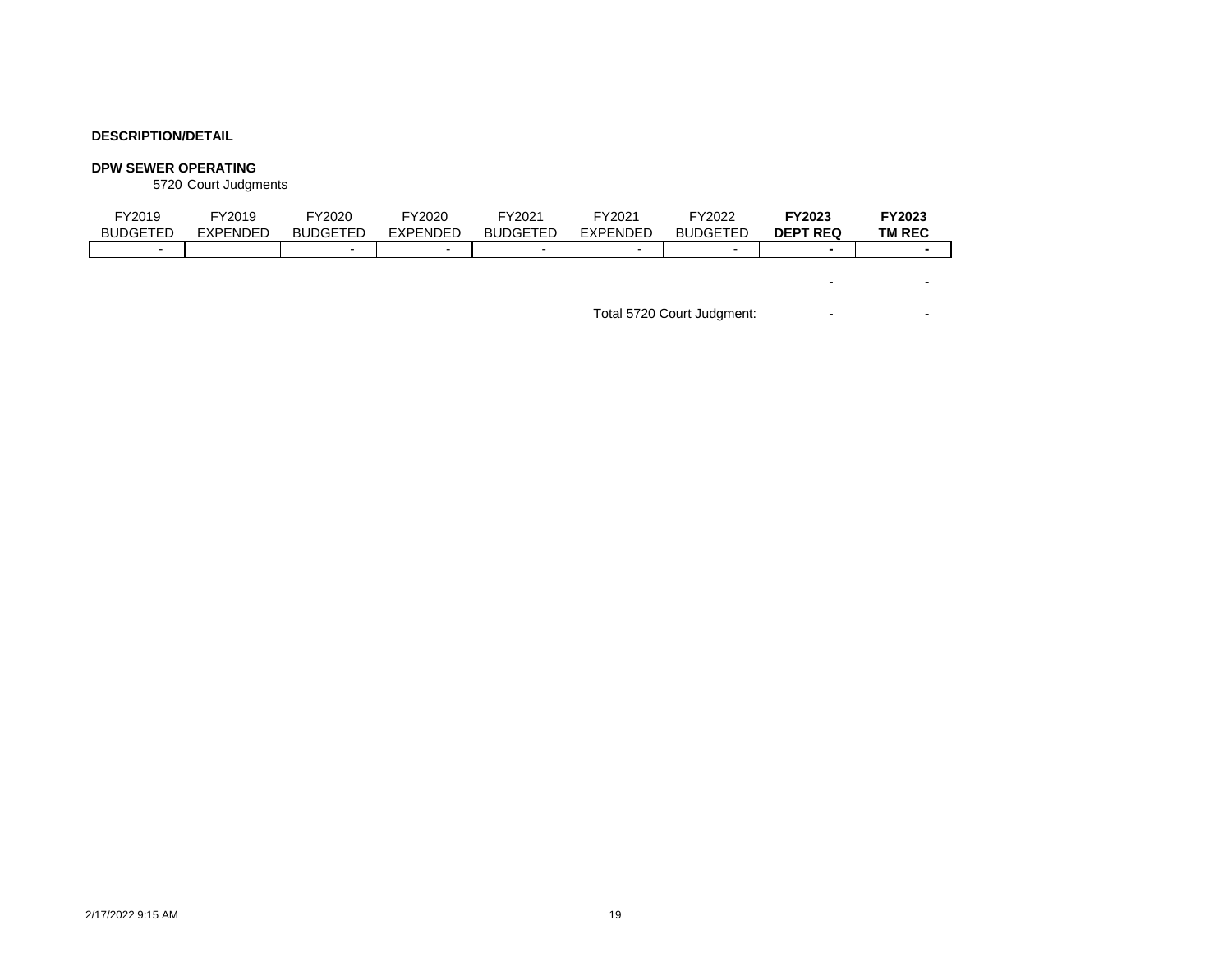#### **DPW SEWER OPERATING**

*5790 Staff Development/Training*

| FY2019<br><b>BUDGETED</b>                                                                                                                                           | FY2019<br><b>EXPENDED</b> | FY2020<br><b>BUDGETED</b> | FY2020<br><b>EXPENDED</b> | FY2021<br><b>BUDGETED</b> | FY2021<br><b>EXPENDED</b> | FY2022<br><b>BUDGETED</b> |  | FY2023<br><b>DEPT REQ</b> |        | <b>FY2023</b><br>TM REC |
|---------------------------------------------------------------------------------------------------------------------------------------------------------------------|---------------------------|---------------------------|---------------------------|---------------------------|---------------------------|---------------------------|--|---------------------------|--------|-------------------------|
| 4,100                                                                                                                                                               | 2,180                     | 3,690                     |                           | 3,000                     | 900                       | 3,653                     |  | 3,725                     |        | 3,725                   |
| (3) staff x \$1000/ to attend classes to maintain certifications and education<br>S<br>3.000<br>Training specific to Pump Station Mechanics and electronic controls |                           |                           |                           |                           |                           |                           |  |                           |        | 3,000                   |
| CEU's for Hoisting Licensing (5 at \$145)<br>Reimbursement for Licensing                                                                                            |                           |                           |                           |                           |                           |                           |  |                           | 725 \$ | 725                     |
| Total 5790 Staff Development/Training:                                                                                                                              |                           |                           |                           |                           |                           |                           |  | 3.725                     |        | 3.725                   |